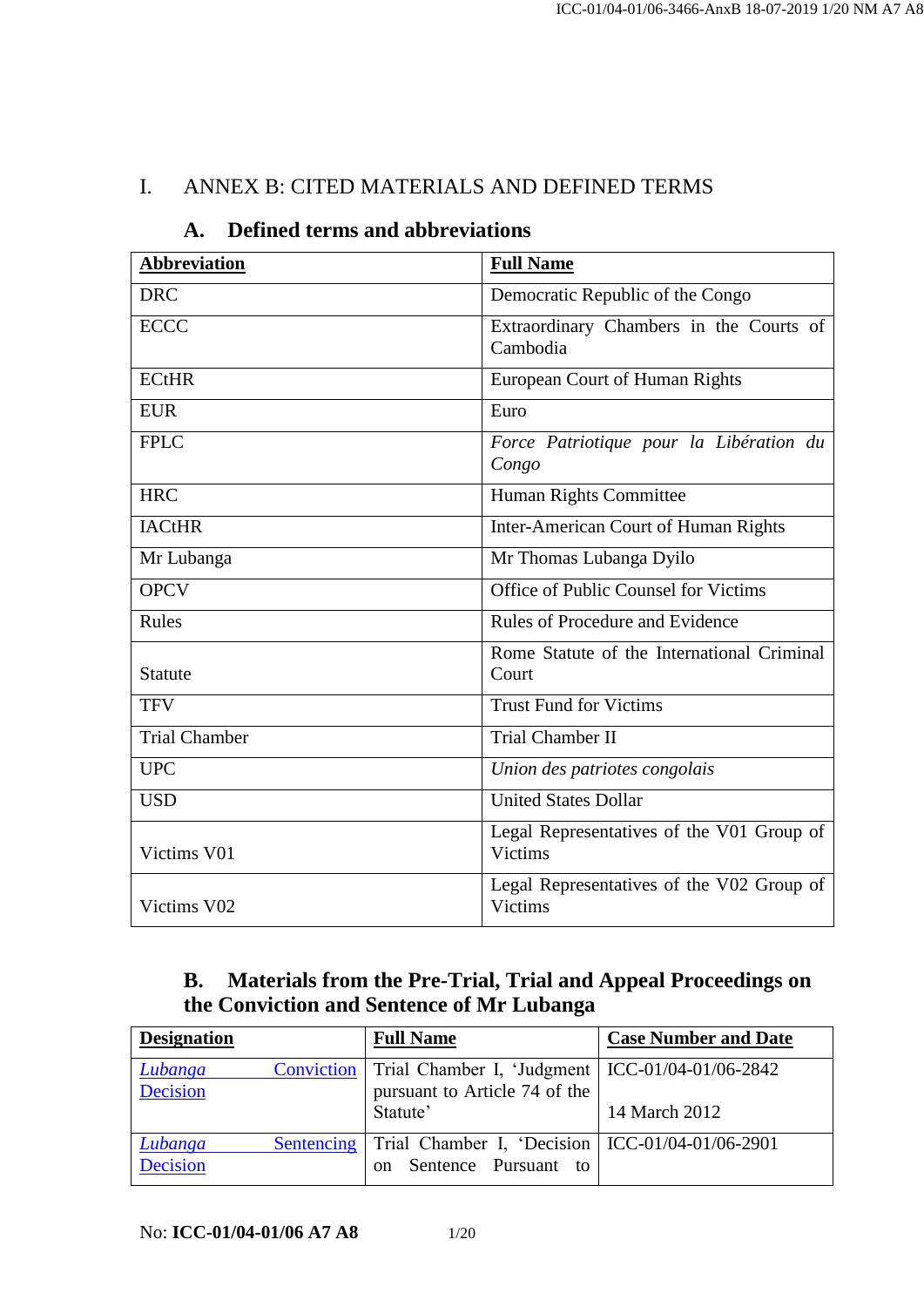|                                                 | Article 76 of the Statute'                                                                                                                                                                                                             | 10 July 2012                                                                 |
|-------------------------------------------------|----------------------------------------------------------------------------------------------------------------------------------------------------------------------------------------------------------------------------------------|------------------------------------------------------------------------------|
| Mr Lubanga's A A2 A3<br><b>Appeal Brief</b>     | Mr Lubanga, 'Mr Thomas<br>Lubanga's appellate brief<br>against<br>Decision<br>the<br>establishing the principles<br>and procedures<br>be<br>to<br>applied<br>to<br>reparations<br>issued by the Trial Chamber<br>on 7 August 2012'     | ICC-01/04-01/06-2972-<br>tENG<br>5 February 2013                             |
| <b>Lubanga Appeal Judgment</b><br>on Conviction | Appeals<br>Chamber,<br>'Judgment on the appeal of<br>Mr Thomas Lubanga Dyilo<br>against his conviction'                                                                                                                                | ICC-01/04-01/06-3121-Red<br>1 December 2014, with<br>public redacted version |
| <b>Lubanga Appeal Judgment</b><br>on Sentence   | Appeals<br>Chamber,<br>'Judgment on the appeals of<br>and<br>Prosecutor<br>the<br>Mr<br>Thomas Lubanga Dyilo<br>against the "Decision on<br>Sentence pursuant to Article<br>76 of the Statute"                                         | ICC-01/04-01/06-3122<br>1 December 2014                                      |
| <b>First Decision on Review</b>                 | Three Judges of the Appeals<br>Chamber appointed for the<br>review concerning reduction<br>of sentence,<br>'Decision on the review<br>concerning reduction<br>of<br>sentence of Mr Thomas<br>Lubanga Dyilo'                            | ICC-01/04-01/06-3173<br>22 September 2015                                    |
| <b>Second Decision on Review</b>                | Three Judges of the Appeals   ICC-01/04-01/06-3375<br>Chamber appointed for the<br>review concerning reduction<br>of sentence,<br>'Second Decision on the<br>review concerning reduction<br>of sentence of Mr Thomas<br>Lubanga Dyilo' | 3 November 2017                                                              |

# **C. Material from the Trial Proceedings on Reparations**

| <b>Designation</b>  | <b>Full Name</b>                                            | <b>Case Number and Date</b> |
|---------------------|-------------------------------------------------------------|-----------------------------|
| Decision<br>on      | OPCV's Trial Chamber I, 'Decision   ICC-01/04-01/06-2858    |                             |
| Participation<br>1n | the on the OPCV's request to                                |                             |
| Proceedings         | participate in the reparations 5 April 2012<br>proceedings' |                             |
|                     |                                                             |                             |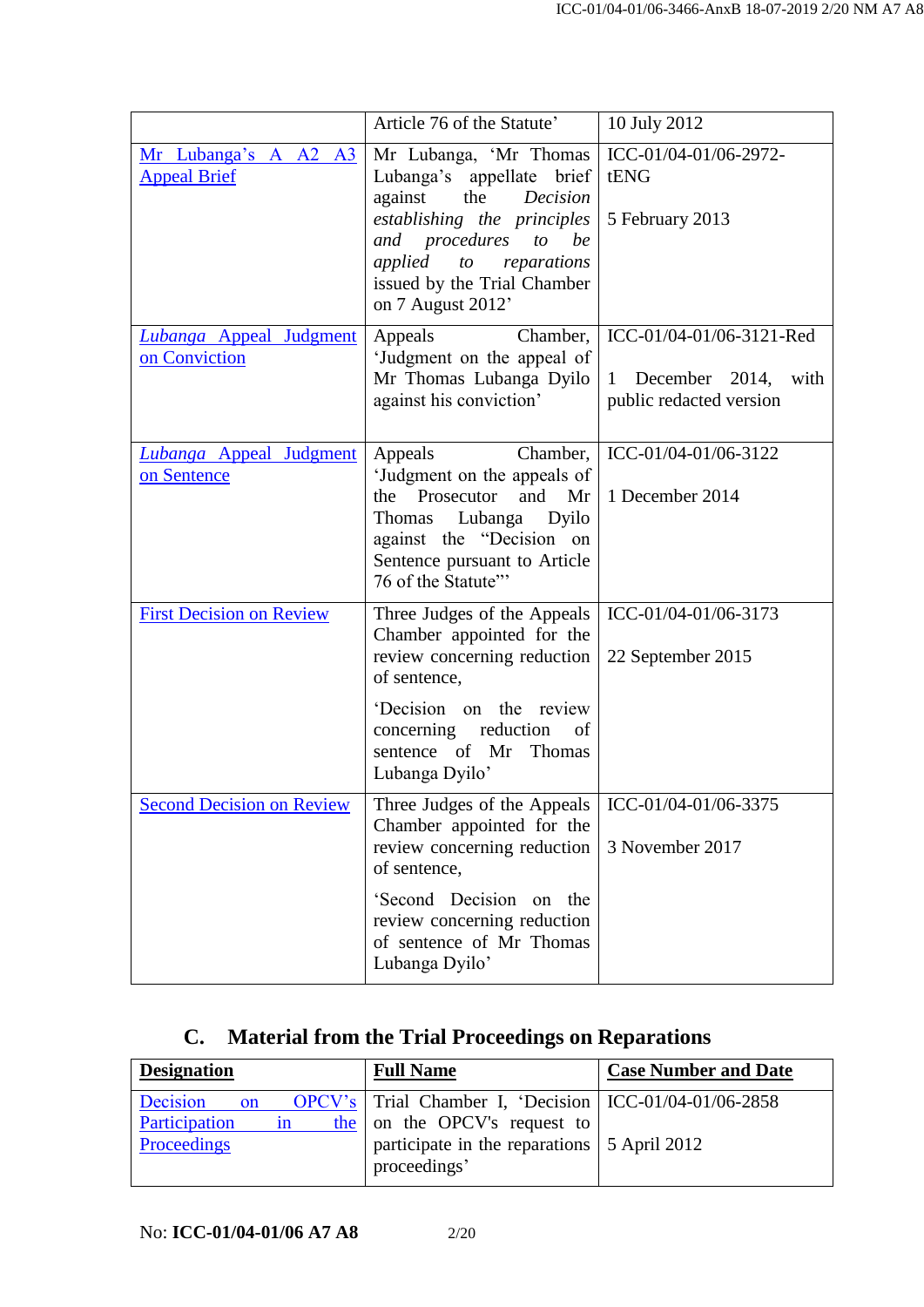| <b>Reparations</b><br><b>Lubanga</b><br><b>Decision</b><br><b>Draft Implementation Plan</b> | Trial Chamber I, 'Decision<br>establishing the principles<br>and procedures to be applied<br>to reparations'<br>Trial Chamber II, 'Filing on                                                      | ICC-01/04-01/06-2904<br>7 August 2012<br>ICC-01/04-01/06-3177-Red |
|---------------------------------------------------------------------------------------------|---------------------------------------------------------------------------------------------------------------------------------------------------------------------------------------------------|-------------------------------------------------------------------|
|                                                                                             | Reparations<br>and<br>Draft<br>Implementation Plan'                                                                                                                                               | November 2015, with<br>3<br>public redacted version               |
| Decision on OPCV's and<br><b>Victims V02's Requests</b>                                     | Trial Chamber II, 'Decision<br>on the request of the Office<br>Public Counsel<br>of<br>for<br>Victims and the request of<br>the Legal Representatives of                                          | ICC-01/04-01/06-3190-<br>tENG<br>13 January 2016                  |
| Order of 9 February 2016                                                                    | Victims V02'<br>Trial Chamber II, 'Order<br>instructing the Trust Fund<br>for Victims to supplement<br>draft implementation<br>the<br>plan'                                                       | ICC-01/04-01/06-3198-<br>tENG<br>9 February 2016                  |
| <b>TFV's Request for Leave to</b><br><b>Appeal</b>                                          | TFV, 'Request for Leave to<br>Appeal<br>against<br>the<br>"Ordonnance enjoignant au<br>Fonds au profit des victimes<br>de compléter le projet de<br>plan de mise en oeuvre" (9<br>February 2016)' | ICC-01/04-01/06-3200<br>15 February 2016                          |
| <b>Decision on TFV's Request</b><br>for Leave to Appeal                                     | Trial Chamber II, 'Decision<br>on the request of the Trust<br>Fund for Victims for leave<br>to appeal against the order of<br>9 February 2016'                                                    | ICC-01/04-01/06-3202-<br>tENG<br>4 March 2016                     |
| <b>First Submission of Victim</b><br><b>Dossiers</b>                                        | TFV, 'First submission of<br>victim dossiers'                                                                                                                                                     | ICC-01/04-01/06-3208<br>31 May 2016                               |
| <b>Additional</b><br>Programme<br><b>Information Filing</b>                                 | 'Additional<br>TFV,<br>Information<br>Programme<br>Filing'                                                                                                                                        | ICC-01/04-01/06-3209<br>7 June 2016                               |
| <b>Second Submission of</b><br><b>Victim Dossiers</b>                                       | TFV, 'Second submission of<br>victim dossiers'                                                                                                                                                    | ICC-01/04-01/06-3216<br>14 July 2016                              |
| Order of 15 July 2016                                                                       | Trial Chamber II, 'Order<br>instructing the Registry to<br>provide aid and assistance to<br>the Legal Representatives<br>Trust Fund for<br>and<br>the                                             | ICC-01/04-01/06-3218-<br>tENG<br>15 July 2016                     |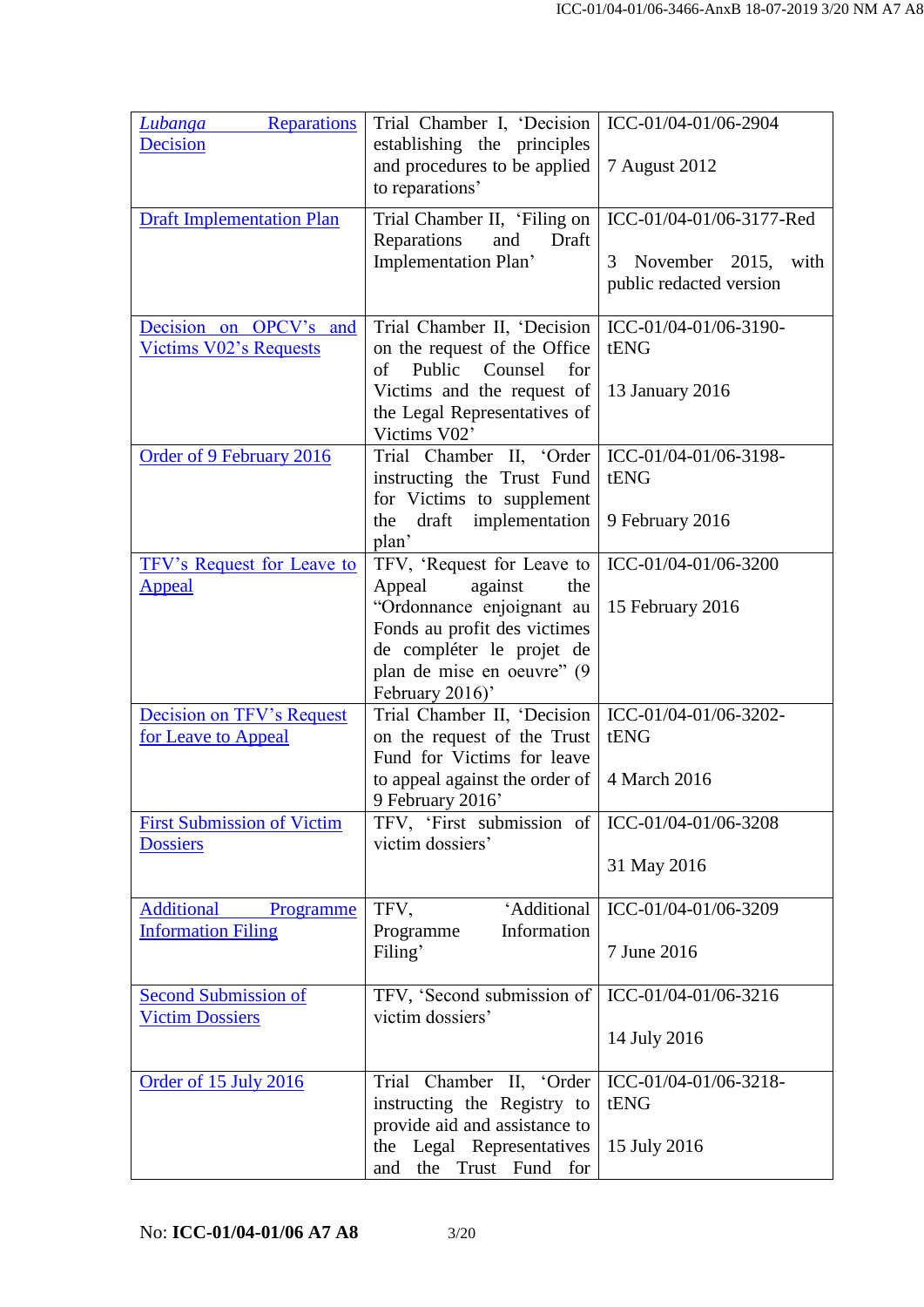|                                                         | Victims to identify victims<br>potentially eligible<br>for |                              |
|---------------------------------------------------------|------------------------------------------------------------|------------------------------|
|                                                         | reparations'                                               |                              |
| Order of 21 October 2016                                | Trial Chamber II, 'Order                                   | ICC-01/04-01/06-3252-        |
|                                                         | relating to the request of the                             | tENG                         |
|                                                         | Office of Public Counsel for                               |                              |
|                                                         | Victims of 16 September                                    | 21 October 2016              |
|                                                         | 2016'                                                      |                              |
| Order of 1 November 2016                                | Trial Chamber II, 'Order                                   | ICC-01/04-01/06-3255-        |
|                                                         | instructing the Registry to                                | Conf-tENG                    |
|                                                         | file a report on the current                               |                              |
|                                                         | security situation prevailing                              | Dated 1 November 2016,       |
|                                                         | in the Ituri region'                                       | reclassified as confidential |
|                                                         |                                                            | on 12 December 2016          |
| Report of 30 November                                   | Registry, 'Registry's                                      | ICC-01/04-01/06-3261-Conf    |
| 2016                                                    | submission of the assessment                               | and confidential annex, ex   |
|                                                         | report<br>the<br>security<br>on                            | parte Registry, ICC-01/04-   |
|                                                         | situation in the region of Ituri                           | 01/06-3261-Conf-Exp-AnxI     |
|                                                         | pursuant to the "Ordonnance"                               |                              |
|                                                         | enjoignant au Greffe de                                    | 30 November 2016             |
|                                                         | déposer un rapport sur le                                  |                              |
|                                                         | contexte sécuritaire actuel                                |                              |
|                                                         | prévalant dans la région de                                |                              |
|                                                         | <i>l'Ituri</i> " (ICC-01/04-01/06-                         |                              |
|                                                         | 3255-Conf-Exp)'                                            |                              |
|                                                         |                                                            |                              |
| <b>Third Submission of Victim</b>                       | TFV, 'Third submission of                                  | ICC-01/04-01/06-3268         |
| <b>Dossiers</b>                                         | victim dossiers'                                           |                              |
|                                                         |                                                            | 22 December 2016             |
| <b>Registry's First</b>                                 | 'First<br>Registry,                                        | ICC-01/04-01/06-3269         |
| <b>Transmission of Dossiers</b>                         | Transmission and Report on                                 |                              |
|                                                         | Applications<br>for                                        | 22<br>December<br>2016       |
|                                                         | Reparations'                                               |                              |
| <b>Registry's Second</b>                                | 'Second<br>Registry,                                       | ICC-01/04-01/06-3270         |
| <b>Transmission of Dossiers</b>                         | Transmission and Report on                                 |                              |
|                                                         | Applications<br>for                                        | 20<br>2017<br>January        |
|                                                         | Reparations'                                               |                              |
| Order of 22 February 2017                               | Trial Chamber II, 'Order for                               | ICC-01/04-01/06-3275-        |
|                                                         | Transmission of<br>the<br>the                              | tENG                         |
|                                                         | <b>Application Files of Victims</b>                        |                              |
|                                                         | who may be Eligible for                                    | 22 February 2017             |
|                                                         | Reparations to The Defence                                 |                              |
|                                                         | Team of Thomas Lubanga<br>Dyilo'                           |                              |
| Registry's Third                                        | 'Third<br>Registry,                                        | ICC-01/04-01/06-3287         |
| <b>Transmission of Dossiers</b>                         | Transmission and Report on                                 |                              |
|                                                         | Applications<br>for                                        | 31 March 2017                |
|                                                         | Reparations'                                               |                              |
| Registry's<br>Fourth<br><b>Transmission of Dossiers</b> | 'Fourth<br>Registry,<br>Transmission<br>Trial<br>to        | ICC-01/04-01/06-3304         |

No: **ICC-01/04-01/06 A7 A8** 4/20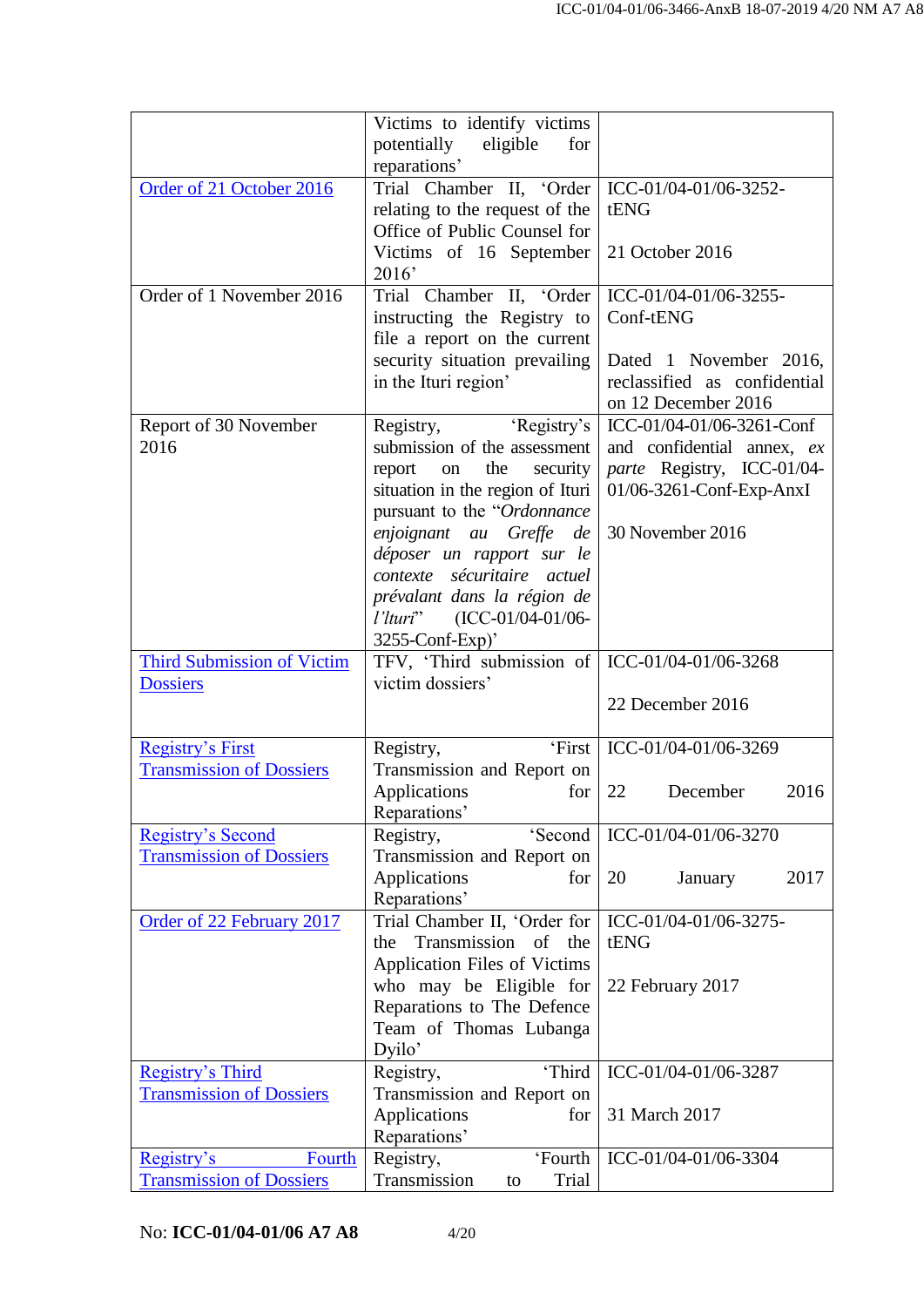|                                 | Chamber II of Confidential                             | 04 May 2017           |
|---------------------------------|--------------------------------------------------------|-----------------------|
|                                 | Applications for Reparations                           |                       |
|                                 | and the Report Thereon'                                |                       |
| Fifth<br>Registry's             | 'Fifth<br>Registry,                                    | ICC-01/04-01/06-3312  |
| <b>Transmission of Dossiers</b> | Transmission<br>Trial<br>to                            |                       |
|                                 | Chamber II of Confidential                             | 18 May 2017           |
|                                 | Applications for Reparations                           |                       |
|                                 | and the Report Thereon'                                |                       |
| <b>Sixth</b><br>Registry's      | 'Sixth<br>Registry,                                    | ICC-01/04-01/06-3323  |
| <b>Transmission of Dossiers</b> | Transmission<br>Trial<br>to                            |                       |
|                                 | Chamber II of Confidential                             | 1 June 2017           |
|                                 | <b>Applications for Reparations</b>                    |                       |
|                                 | and the Report Thereon'                                |                       |
| Decision of 5 June 2017         | Trial Chamber II, 'Decision                            | ICC-01/04-01/06-3328- |
|                                 | on the Application of the                              | tENG                  |
|                                 | Defence<br>for<br><b>Thomas</b>                        |                       |
|                                 | Lubanga Dyilo of 24 April                              | 5 June 2017           |
|                                 | 2017 concerning Redactions                             |                       |
|                                 | in some of the Files of                                |                       |
|                                 | Potentially Eligible Victims'                          |                       |
| <b>Registry's Seventh</b>       | Registry,<br>'Seventh                                  | ICC-01/04-01/06-3329  |
| <b>Transmission of Dossiers</b> | Transmission<br>Trial<br>to                            |                       |
|                                 | Chamber II of Confidential                             | 15 June 2017          |
|                                 | Applications for Reparations                           |                       |
| Decision of 13 July 2017        | and the Report Thereon'<br>Trial Chamber II, 'Decision | ICC-01/04-01/06-3338- |
|                                 | on the Motion of the Office                            | tENG                  |
|                                 | of<br>Public<br>Counsel<br>for                         |                       |
|                                 | Victims for Reconsideration                            | 13 July 2017          |
|                                 | of the Decision of 6 April                             |                       |
|                                 | 2017'                                                  |                       |
| <b>Order on Submissions on</b>  | Trial Chamber II, 'Order   ICC-01/04-01/06-3339-       |                       |
| Evidence                        | Instructing the Parties to File   tENG                 |                       |
|                                 | <b>Submissions</b><br>the<br>on                        |                       |
|                                 | Evidence Admitted for the                              | 13 July 2017          |
|                                 | Determination of Thomas                                |                       |
|                                 | Lubanga Dyilo's Liability                              |                       |
|                                 | for Reparations'                                       |                       |
| <b>OPCV's Submissions on</b>    | OPCV, 'Submissions on the                              | ICC-01/04-01/06-3360- |
| Evidence                        | Evidence Admitted in the                               | tENG                  |
|                                 | Proceedings<br>for<br>the                              |                       |
|                                 | Determination of Thomas                                | 8 September 2017      |
|                                 | Lubanga Dyilo's Liability                              |                       |
|                                 | for Reparations'                                       |                       |
| Victims V01's Submissions       | Victims V01, 'Submissions                              | ICC-01/04-01/06-3359- |
| on Evidence                     | on the Evidence Admitted in                            | tENG                  |
|                                 | the Proceedings for<br>the                             |                       |
|                                 | Determination<br>of<br>Mr                              | 8 September 2017      |
|                                 | Thomas Lubanga Dyilo's                                 |                       |
|                                 | Liability for Reparations'                             |                       |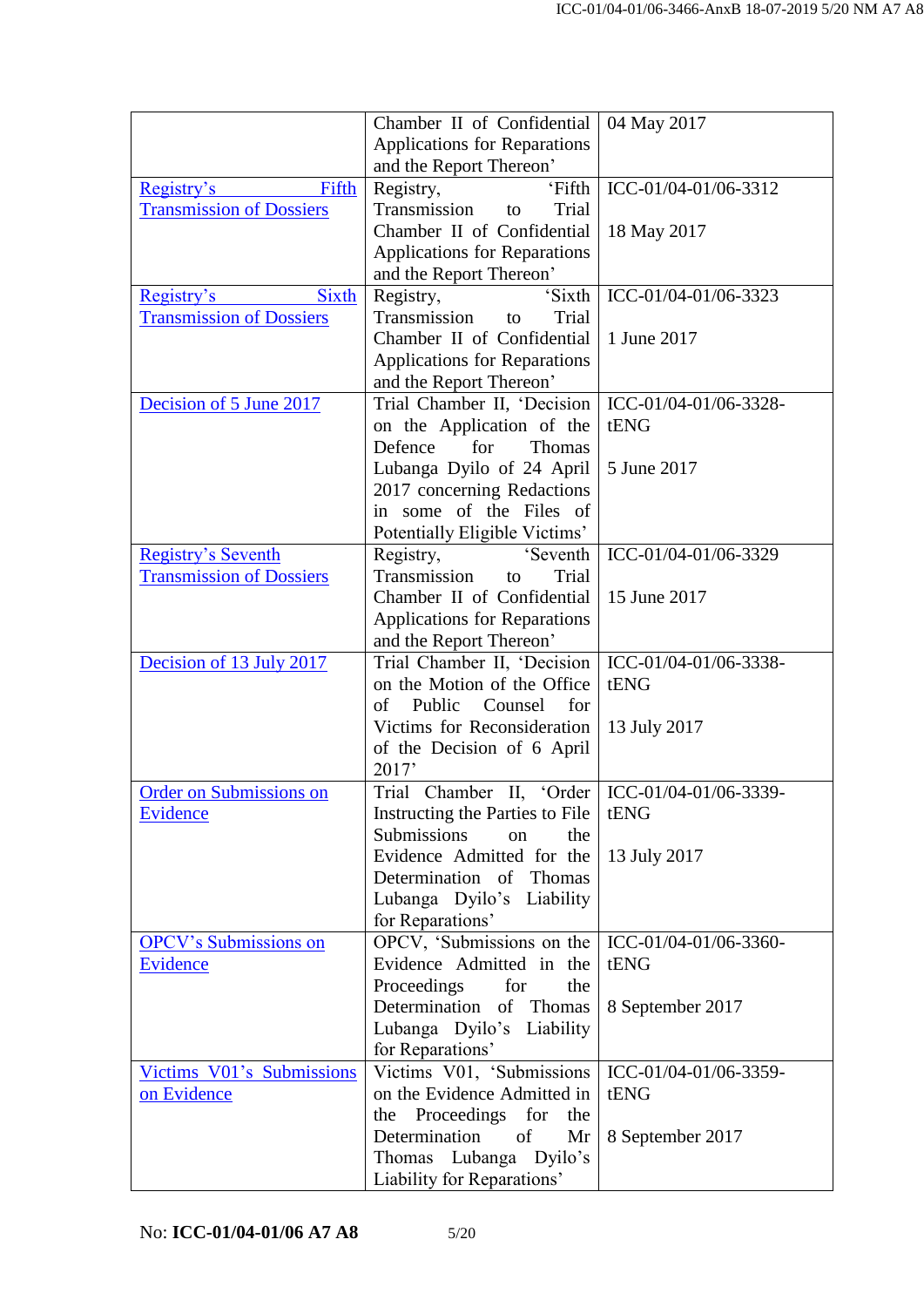| Victims V02's Submissions<br>on Evidence | Victims V02, 'Observations   ICC-01/04-01/06-3363-<br>the<br>$V_{02}$<br>Team<br>of<br>$\frac{1}{2}$<br>Compliance with Order No.<br>ICC-01/04-01/06-3345'                                                                                                                                                                                                                                                                                                                              | tENG<br>Dated 8 September 2017,<br>registered on 11 September<br>2017           |
|------------------------------------------|-----------------------------------------------------------------------------------------------------------------------------------------------------------------------------------------------------------------------------------------------------------------------------------------------------------------------------------------------------------------------------------------------------------------------------------------------------------------------------------------|---------------------------------------------------------------------------------|
| Mr Lubanga's Submissions<br>on Evidence  | Lubanga, 'Defence   ICC-01/04-01/06-3374-<br>Mr<br>Submissions<br>the<br>on<br>Evidence Admitted for the<br>Determination of Thomas                                                                                                                                                                                                                                                                                                                                                     | tENG<br>Dated 29 September 2017,                                                |
|                                          | Lubanga Dyilo's Liability<br>for Reparations'                                                                                                                                                                                                                                                                                                                                                                                                                                           | registered on 2 October<br>2017                                                 |
| <b>Impugned Decision</b>                 | Trial Chamber II, 'Corrected  <br>version of the "Decision<br>Setting the Size of the                                                                                                                                                                                                                                                                                                                                                                                                   | ICC-01/04-01/06-3379-Red-<br>Corr-tENG                                          |
|                                          | Reparations Award<br>for $ $<br>which Thomas Lubanga<br>Dyilo is Liable" With<br>Corrected Version of One<br>Public Annex (Annex I); of<br>One Public Annex (Annex<br>III) and One Confidential<br>Annex, EX<br>PARTE,<br>Registry, Trust Fund for<br>Victims,<br>Legal<br>Representatives of the V01<br>and V02 Groups of Victims,<br>Office of<br>Public<br>and<br>Counsel for Victims (Annex<br>Confidential<br>II);<br>and<br>Redacted Version of Annex<br>$\mathbf{I} \mathbf{I}'$ | 15 December 2017, with a<br>corrected version registered<br>on 21 December 2017 |
| $\mathbf{I}$<br>Impugned<br>Annex<br>to  | Trial Chamber II, 'Annex III                                                                                                                                                                                                                                                                                                                                                                                                                                                            | ICC-01/04-01/06-3379-                                                           |
| Decision                                 | to the Decision Setting the<br>Size of the Reparations<br>Award for which Thomas<br>Lubanga Dyilo is Liable'                                                                                                                                                                                                                                                                                                                                                                            | AnxIII-tENG<br>15 December 2017                                                 |
| Decision of 7 February 2019              | Trial Chamber II, 'Decision<br>Approving the Proposals of<br>the Trust Fund for Victims                                                                                                                                                                                                                                                                                                                                                                                                 | ICC-01/04-01/06-3440-Red-<br>tENG                                               |
|                                          | on the Process for Locating<br>Applicants<br><b>New</b><br>and<br>Determining their Eligibility<br>for Reparations'                                                                                                                                                                                                                                                                                                                                                                     | 7 February 2019, with public<br>redacted version registered<br>on 4 March 2019  |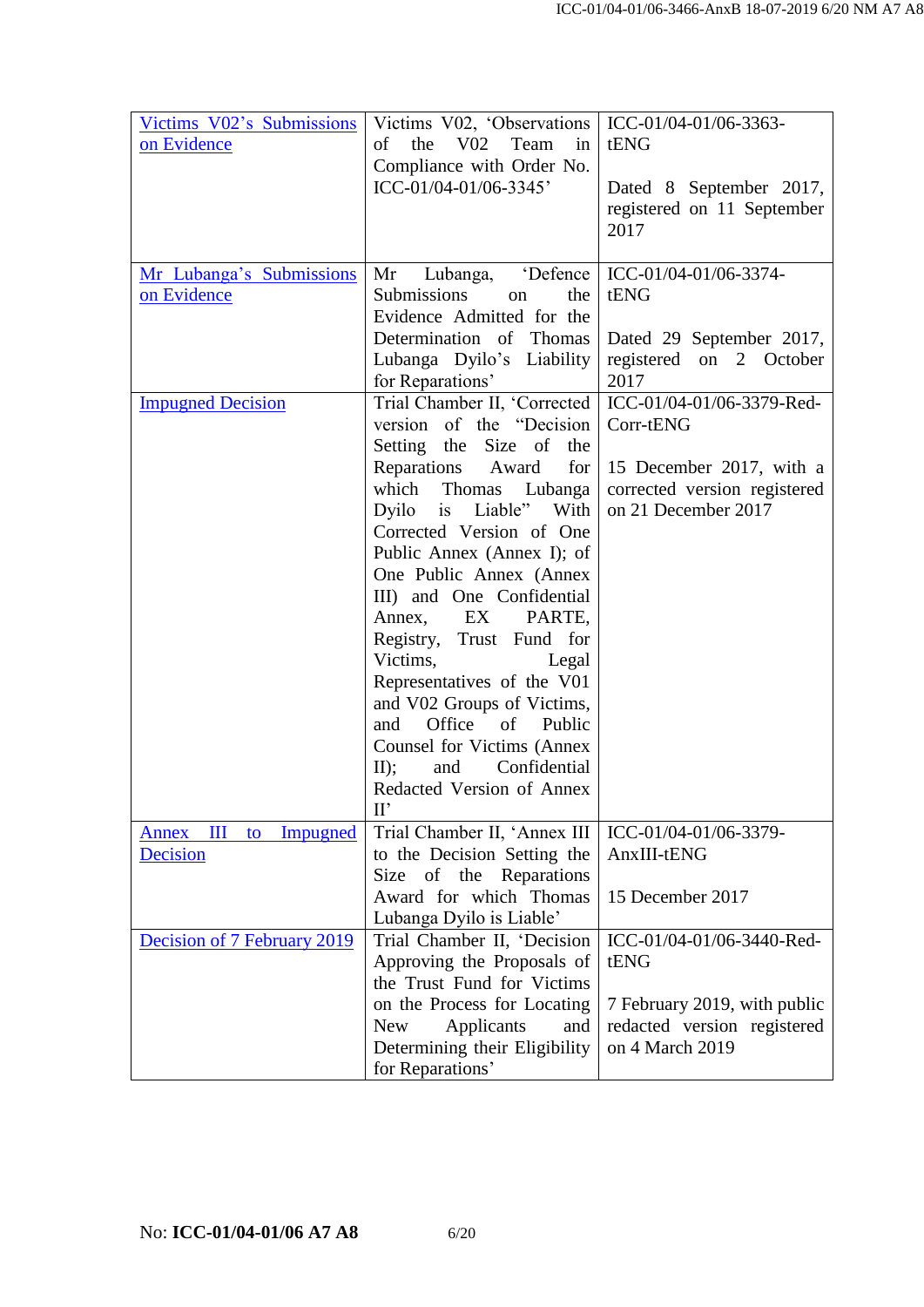| <b>Designation</b>                | <b>Material Hom the Appear I Focceanity on Ixeparations</b><br><b>Full Name</b> | <b>Case Number and Date</b>         |
|-----------------------------------|---------------------------------------------------------------------------------|-------------------------------------|
| Lubanga Appeal Decision           | Appeals Chamber, 'Decision                                                      | ICC-01/04-01/06-2953                |
| on Admissibility                  | on the admissibility of the                                                     |                                     |
|                                   | appeals<br>against<br>Trial                                                     | 14 December 2012                    |
|                                   | "Decision"<br>Chamber I's                                                       |                                     |
|                                   | establishing the principles                                                     |                                     |
|                                   | and procedures to be applied                                                    |                                     |
|                                   | reparations"<br>and<br>to                                                       |                                     |
|                                   | directions on the further                                                       |                                     |
|                                   | conduct of proceedings'                                                         |                                     |
| Lubanga Appeal Judgment           | Appeals<br>Chamber,                                                             | ICC-01/04-01/06-3129                |
| on Reparations                    | 'Judgment on the appeals                                                        |                                     |
|                                   | against the<br>"Decision"                                                       | 3 March 2015                        |
|                                   | establishing the principles                                                     |                                     |
|                                   | and procedures to be applied                                                    |                                     |
|                                   | to reparations" of 7 August                                                     |                                     |
|                                   | 2012' with amended order                                                        |                                     |
|                                   | for reparations (Annex A)                                                       |                                     |
|                                   | and public annexes 1 and 2'                                                     |                                     |
| <b>Lubanga Amended</b>            | Appeals Chamber, 'Annex                                                         | ICC-01/04-01/06-3129-               |
| <b>Reparations Order</b>          | A to Judgment on<br>the                                                         | AnxA                                |
|                                   | appeals<br>against<br>the                                                       |                                     |
|                                   | "Decision establishing the                                                      | 3 March 2015                        |
|                                   | principles and procedures to                                                    |                                     |
|                                   | be applied to reparations" of                                                   |                                     |
|                                   | 7 August 2012 order for                                                         |                                     |
|                                   | reparations (amended)'<br>Lubanga,<br>Mr                                        | 'Public   ICC-01/04-01/06-3394-Red- |
| Mr Lubanga's Appeal Brief         | Redacted Version of the                                                         | tENG                                |
|                                   | of<br>"Appeal Brief<br>the                                                      |                                     |
|                                   | Defence for Mr Thomas                                                           | 15 March 2018, with public          |
|                                   | Lubanga Dyilo against the                                                       | redacted version registered         |
|                                   | 'Décision fixant le montant                                                     | on 16 March 2018                    |
|                                   | des réparations auxquelles                                                      |                                     |
|                                   | Thomas Lubanga Dyilo est                                                        |                                     |
|                                   | tenu' handed down by Trial                                                      |                                     |
|                                   | Chamber II on 15 December                                                       |                                     |
|                                   | 2017 and Amended by the                                                         |                                     |
|                                   | Decisions of 20 and 21                                                          |                                     |
|                                   | December 2017" Filed on 15                                                      |                                     |
|                                   | March 2018'                                                                     |                                     |
| <b>Victims V01's Appeal Brief</b> | Victims V01,<br><i>Public</i>                                                   | ICC-01/04-01/06-3396-               |
|                                   | Version of the Corrigendum                                                      | Corr-Red-tENG                       |
|                                   | to the Appeal Brief against                                                     |                                     |
|                                   | "Décision fixant<br>the<br>le                                                   | 19 March 2018, with public          |
|                                   | réparations<br>des<br>montant                                                   | redacted version registered         |
|                                   | auxquelles Thomas Lubanga                                                       | on 23 March 2018                    |
|                                   | est tenu" Handed Down by                                                        |                                     |
|                                   | Trial Chamber II on 15                                                          |                                     |

### **D. Material from the Appeal Proceedings on Reparations**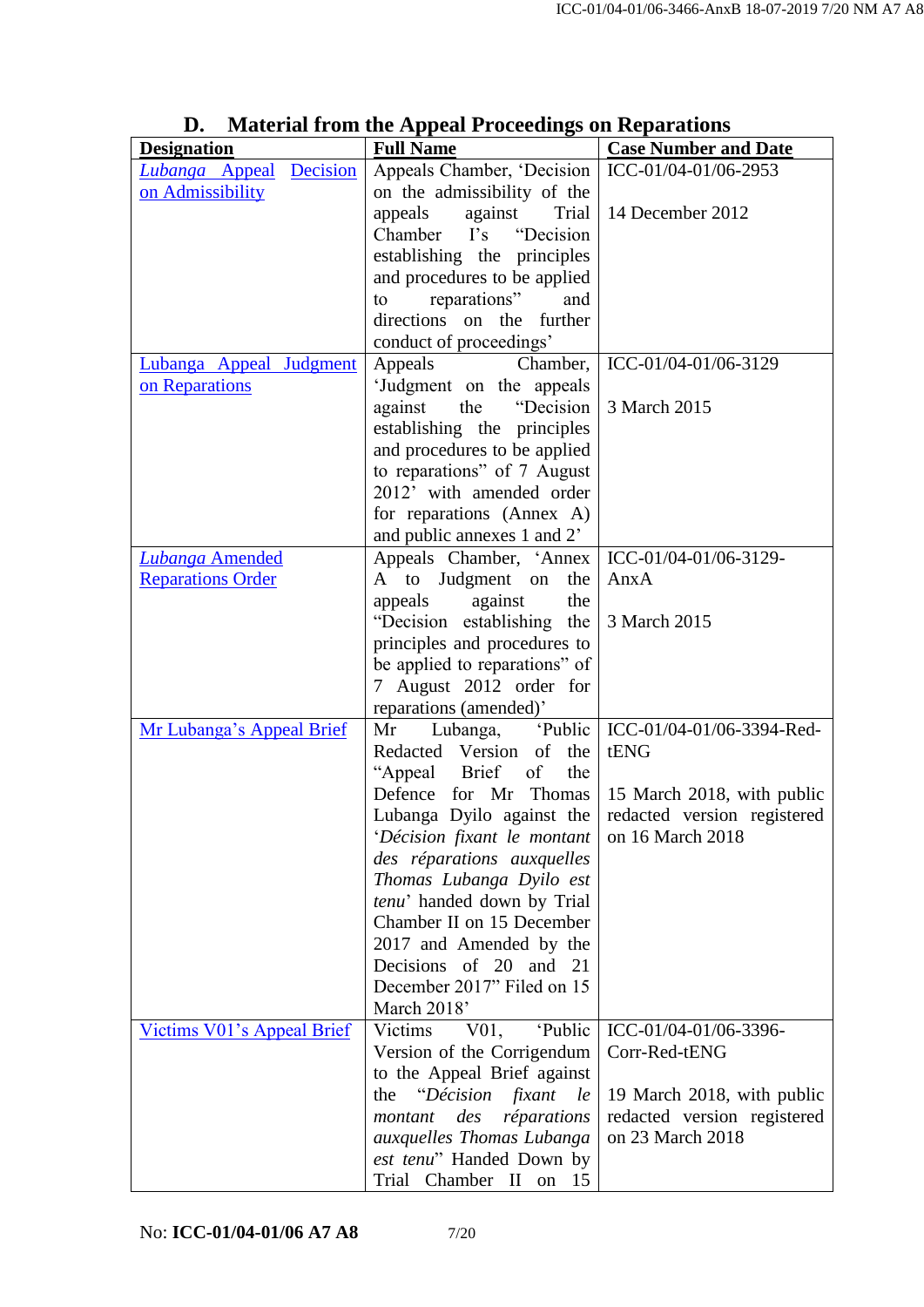|                                   | December 2017, ICC-01/04-                                 |                                                        |
|-----------------------------------|-----------------------------------------------------------|--------------------------------------------------------|
|                                   | 01/06-3396-Conf                                           |                                                        |
| Victims V01's Response to         | Victims V01, 'Response of                                 | ICC-01/04-01/06-3405-                                  |
| Mr Lubanga's Appeal               | the Legal Representatives of                              | tENG                                                   |
|                                   | the V01 Group of Victims to                               |                                                        |
|                                   | the Appeal Brief of the                                   | 15 May 2018                                            |
|                                   | Defence for Mr Thomas                                     |                                                        |
|                                   | Lubanga Dyilo against the                                 |                                                        |
|                                   | "Décision fixant le montant                               |                                                        |
|                                   | des réparations auxquelles                                |                                                        |
|                                   | Thomas Lubanga Dyilo est                                  |                                                        |
|                                   | tenu" handed down by Trial                                |                                                        |
|                                   | Chamber II on 15 December                                 |                                                        |
|                                   | 2017 and Amended by the                                   |                                                        |
|                                   | Decisions of 20 and 21                                    |                                                        |
| Mr Lubanga's Response to          | December 2017'<br>Mr Lubanga, 'Response of                | ICC-01/04-01/06-3406-                                  |
| Victims V01's Appeal              | the Defence for Mr Thomas                                 | tENG                                                   |
|                                   | Lubanga Dyilo<br>the<br>to                                |                                                        |
|                                   | "Mémoire<br>dans<br>l'appel                               | 18 May 2018                                            |
|                                   | contre la 'Décision fixant le                             |                                                        |
|                                   | des<br>réparations<br>montant                             |                                                        |
|                                   | auxquelles Thomas Lubanga                                 |                                                        |
|                                   | est tenu' du 15 décembre                                  |                                                        |
|                                   | 2017 de la Chambre de                                     |                                                        |
|                                   | première<br>instance<br>$I\!I$ <sup>*</sup>               |                                                        |
|                                   | submitted on 19 March 2018                                |                                                        |
|                                   | by the Legal Representatives                              |                                                        |
|                                   | of the V01<br>Group<br>of                                 |                                                        |
| Mr Lubanga's Reply                | Victims'<br>Lubanga, 'Defence                             | ICC-01/04-01/06-3414-                                  |
|                                   | Mr<br>Consolidated Reply to the                           | tENG                                                   |
|                                   | Responses of the Legal                                    |                                                        |
|                                   | Representatives of the V01                                | Dated 16 August 2018,                                  |
|                                   | Group of Victims and the                                  | registered on 17 August                                |
|                                   | Office of Public Counsel for                              | 2018                                                   |
|                                   | Victims Respectively Filed                                |                                                        |
|                                   | on 15 and 18 May 2018'                                    |                                                        |
| Victims V01's Reply               | Victims V01, 'Reply to the                                | ICC-01/04-01/06-3416-                                  |
|                                   | "Consolidated Response to                                 | tENG                                                   |
|                                   | the Appeal Briefs of the                                  |                                                        |
|                                   | Defence<br>and<br>the<br>Legal                            | Dated 20 August 2018,                                  |
|                                   | Representatives<br>of<br>V01                              | reclassified as public on 5                            |
|                                   | Victims against the<br>Trial<br>Chamber II Decision of 15 | October 2018 pursuant to<br>the Appeals Chambers Order |
|                                   | December" filed on 18 May                                 | ICC-01/04-01/06-3425                                   |
|                                   | 2018 by the Office of Public                              |                                                        |
|                                   | Counsel for Victims'                                      |                                                        |
| <b>Victims V02's Consolidated</b> | Victims V02, 'Corrigendum                                 | ICC-01/04-01/06-3404-                                  |
| <b>Response to the Appeal</b>     | Consolidated<br>the<br>to                                 | Corr-tENG                                              |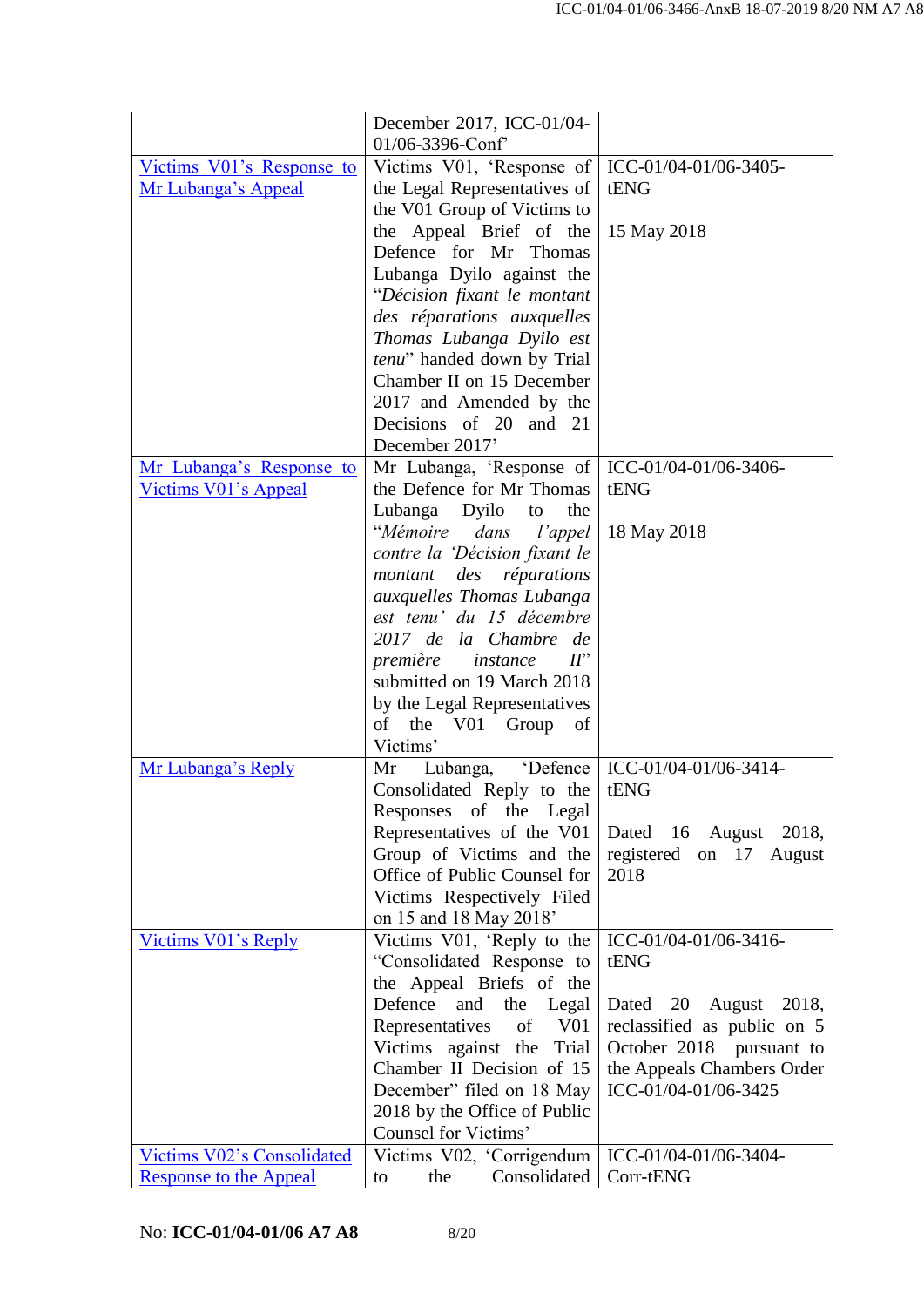| <b>Briefs</b>                                                          | Response of the Legal<br>Representatives of the V02<br>Group of Victims to the<br>Briefs of the Defence for Mr<br>Thomas Lubanga Dyilo and<br>the Legal Representatives of<br>the V01 Group of Victims<br>against the "Decision Setting"<br>the Size of the Reparations<br>Award for which Thomas<br>Lubanga Dyilo is Liable"<br>Handed Down<br>15<br>on<br>December 2017 by Trial<br>Chamber II $-$ ICC-01/04-<br>01/06-3404-Conf' | Dated 9 May<br>2018,<br>reclassified as public on 05<br>October 2018 pursuant to<br>Appeals Chamber's<br>the<br>ICC-01/04-01/06-<br>Order<br>3425 |
|------------------------------------------------------------------------|-------------------------------------------------------------------------------------------------------------------------------------------------------------------------------------------------------------------------------------------------------------------------------------------------------------------------------------------------------------------------------------------------------------------------------------|---------------------------------------------------------------------------------------------------------------------------------------------------|
| <b>OPCV's Consolidated</b>                                             | OPCV, Consolidated                                                                                                                                                                                                                                                                                                                                                                                                                  | ICC-01/04-01/06-3407-                                                                                                                             |
| <b>Response to the Appeal</b><br><b>Briefs</b>                         | Response to the Appeal<br>Briefs of the Defence and                                                                                                                                                                                                                                                                                                                                                                                 | tENG                                                                                                                                              |
|                                                                        | the Legal Representatives of<br>V01 Victims against the<br>Trial Chamber II Decision<br>of 15 December 2017'                                                                                                                                                                                                                                                                                                                        | Dated 18 May<br>2018,<br>reclassified as public on 26<br>July 2018 pursuant to the<br>Appeals Chamber's Order<br>ICC-01/04-01/06-3413             |
| Mr Lubanga's Reply                                                     | Lubanga, 'Defence<br>Mr<br>Consolidated Reply to the                                                                                                                                                                                                                                                                                                                                                                                | ICC-01/04-01/06-3414-<br>tENG                                                                                                                     |
|                                                                        | Responses of the Legal<br>Representatives of the V01<br>Group of Victims and the<br>Office of Public Counsel for<br>Victims Respectively Filed<br>on 15 and 18 May 2018'                                                                                                                                                                                                                                                            | Dated 16 August 2018,<br>registered on 17 August<br>2018                                                                                          |
| Scheduling Order<br>of<br>6                                            | Appeals Chamber, 'Order   ICC-01/04-01/06-3429                                                                                                                                                                                                                                                                                                                                                                                      |                                                                                                                                                   |
| November 2018                                                          | scheduling an oral hearing<br>and determining the conduct<br>of that hearing'                                                                                                                                                                                                                                                                                                                                                       | 6 November 2018                                                                                                                                   |
| <b>TFV's Submissions</b>                                               | 'Observations<br>TFV.<br>pursuant to rule 103 of the<br>Rules of Procedure<br>and<br>Evidence'                                                                                                                                                                                                                                                                                                                                      | ICC-01/04-01/06-3430<br>15 November 2018                                                                                                          |
| Conduct<br>Order<br>of<br>on                                           | Appeals Chamber, 'Order on                                                                                                                                                                                                                                                                                                                                                                                                          | ICC-01/04-01/06-3435                                                                                                                              |
| Proceedings                                                            | conduct<br>of<br>the<br>the<br>proceedings'                                                                                                                                                                                                                                                                                                                                                                                         | 2 January 2019                                                                                                                                    |
| Victims V01's Submissions<br><b>Following</b><br>the<br><b>Appeals</b> | Victims V01, 'Submissions<br>pursuant to the Order of 2                                                                                                                                                                                                                                                                                                                                                                             | ICC-01/04-01/06-3436-<br>tENG                                                                                                                     |
| <b>Chamber's Question</b>                                              | January 2019'                                                                                                                                                                                                                                                                                                                                                                                                                       | Dated 30 January 2019,<br>registered on 31 January<br>2019                                                                                        |
| Mr Lubanga's Submissions                                               | Mr Lubanga, 'Submissions                                                                                                                                                                                                                                                                                                                                                                                                            | ICC-01/04-01/06-3438-                                                                                                                             |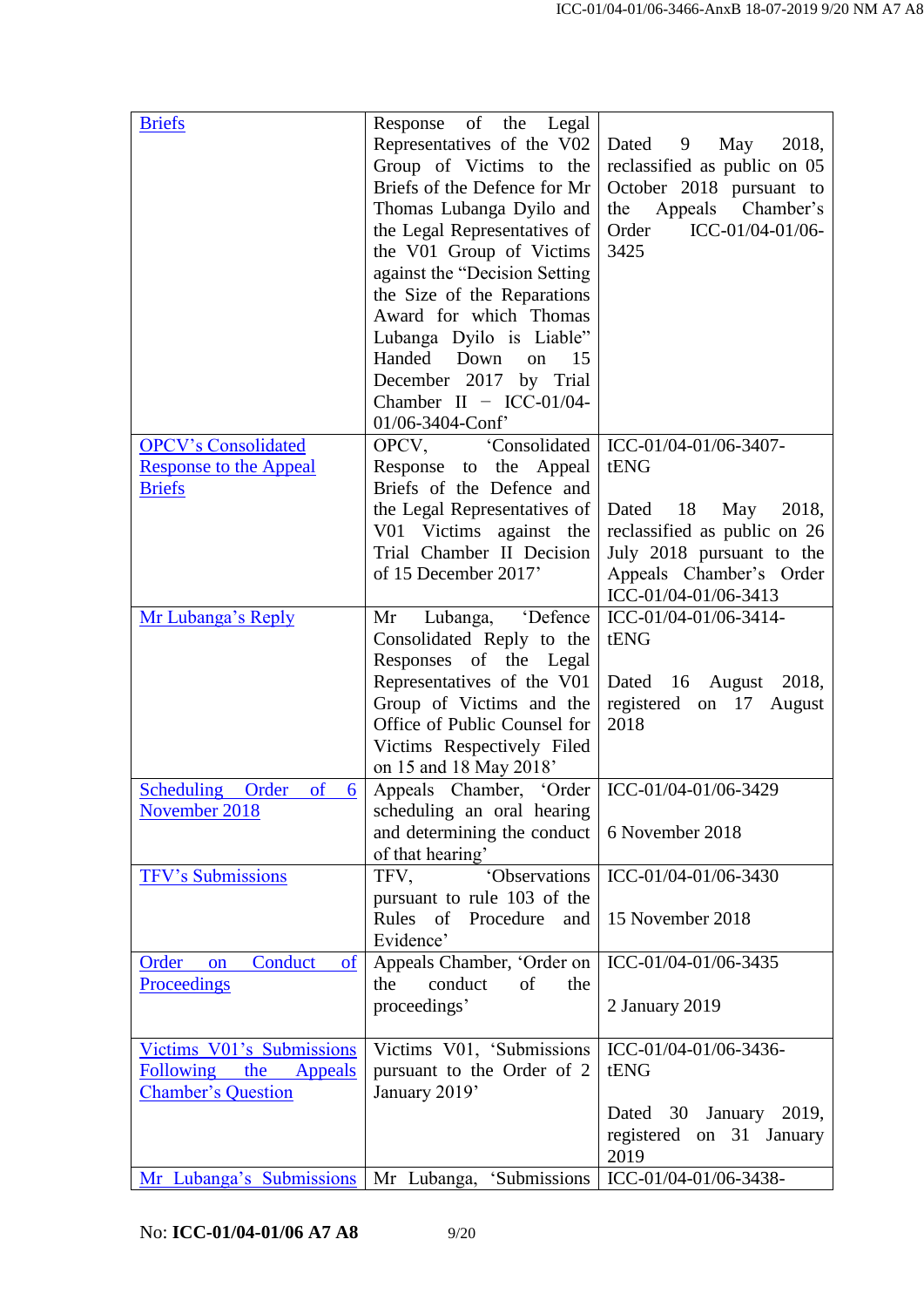| Following the Appeals        | Defence for<br>Mr<br>of<br>the | tENG                          |
|------------------------------|--------------------------------|-------------------------------|
| <b>Chamber's Questions</b>   | Thomas Lubanga Dyilo filed     |                               |
|                              | pursuant to the order of the   | 31 January 2019               |
|                              | Appeals Chamber ICC-           |                               |
|                              | 01/04-01/06-3435, "Order       |                               |
|                              | the<br>conduct of the<br>on    |                               |
|                              | proceedings"                   |                               |
| Victims V02's Submissions    | Victims V02, 'Submissions      | ICC-01/04-01/06-3439-         |
| Following the Appeals        | of the Legal Representatives   | tENG                          |
| <b>Chamber's Questions</b>   | of the V02 Group of Victims    |                               |
|                              | pursuant to the Order of the   | 31 January 2019               |
|                              | Appeals<br>Chamber, ICC-       |                               |
|                              | 01/04-01/06-3429'              |                               |
| Submissions<br><b>OPCV's</b> | OPCV, 'OPCV Further            | ICC-01/04-01/06-3437          |
| Following the Appeals        | Submissions in the appeals     |                               |
| <b>Chamber's Questions</b>   | proceedings concerning the     | 31 January 2019               |
|                              | "Decision Setting the Size of  |                               |
|                              | the Reparations Award for      |                               |
|                              | which<br>Thomas<br>Lubanga     |                               |
|                              | Dyilo is Liable"               |                               |
| Request to Suspend the       | 'Public<br>Mr<br>Lubanga,      | ICC-01/04-01/06-3447-Red-     |
| Decision of 7 February 2019  | Redacted<br>Version<br>of      | tENG                          |
|                              | "Defence Application"<br>for   |                               |
|                              | Suspension of the 'Décision    | Dated 20 March 2019, with     |
|                              | approuvant les propositions    | public<br>redacted<br>version |
|                              | du Fonds au profit des         | registered on 26 March 2019   |
|                              | victimes portant<br>sur la     |                               |
|                              | procedure visant à localiser   |                               |
|                              | et décider de l'admissibilité  |                               |
|                              | réparations<br>des<br>aux      |                               |
|                              | demandeurs'<br>nouveaux        |                               |
|                              | Issued on 7 February 2019      |                               |
|                              | by Trial Chamber II" (ICC-     |                               |
|                              | 01/04-01/06-3447-Conf)'        |                               |

# **E. Jurisprudence**

*1. Jurisprudence of the Court*

| <b>Designation</b>              | <b>Full Name</b>                                      | <b>Case Number and Date</b> |
|---------------------------------|-------------------------------------------------------|-----------------------------|
| <i>Katanga</i> Judgment on Pre- | Appeals Chamber, The $\vert$ ICC-01/04-01/07-475 (OA) |                             |
| Trial Chamber I's First         | Prosecutor v. Germain                                 |                             |
| Decision                        | <i>Katanga</i> , 'Judgment on the 13                  | 2008<br>May                 |
|                                 | appeal of the Prosecutor                              |                             |
|                                 | against the decision of Pre-                          |                             |
|                                 | Trial Chamber I entitled                              |                             |
|                                 | "First Decision on<br>the                             |                             |
|                                 | Prosecution Request for                               |                             |
|                                 | Authorisation to Redact                               |                             |
|                                 | Witness Statements"                                   |                             |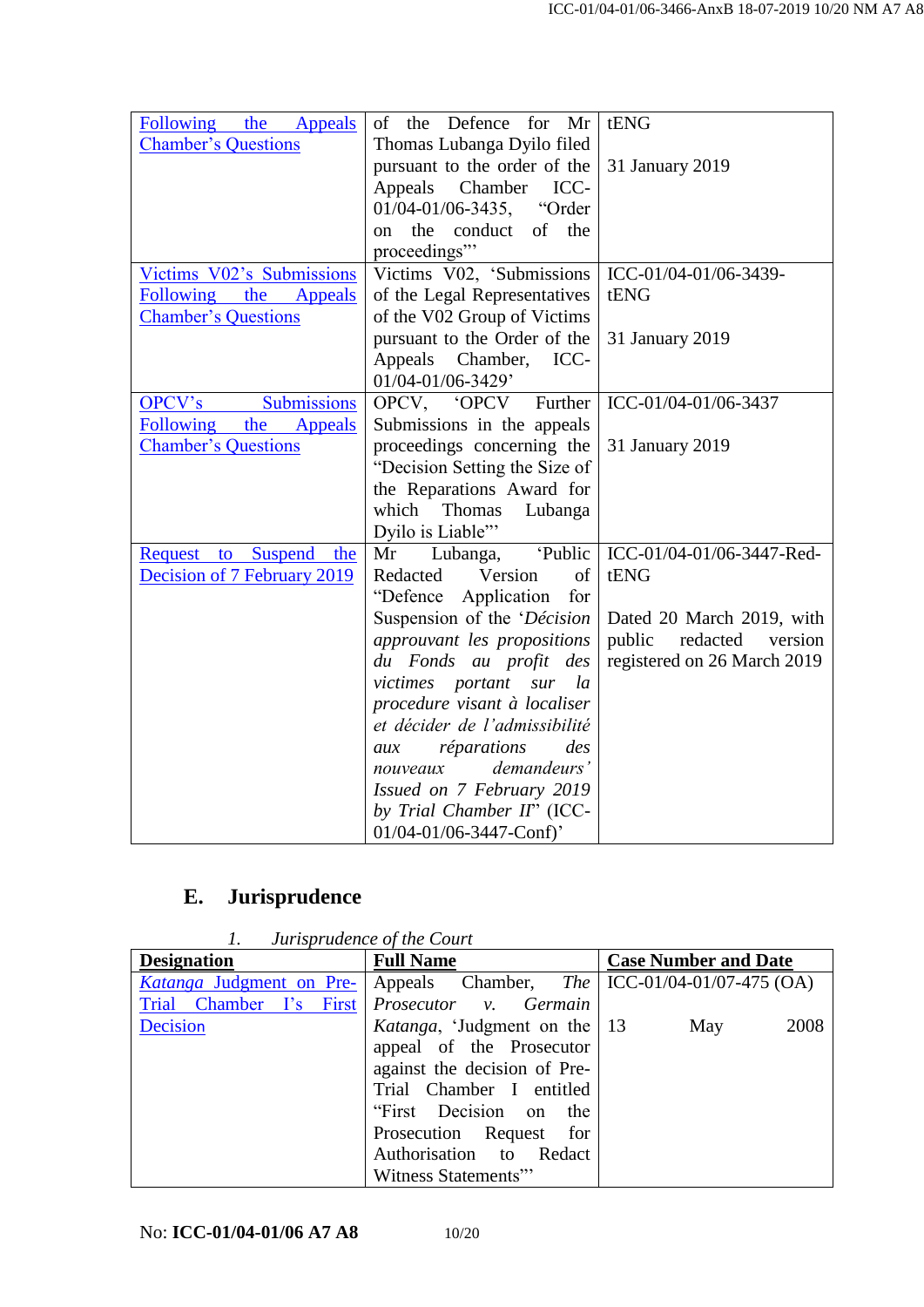| Judgment on the appeals of                  | Chamber,<br>Appeals                                           | ICC-02/04-179 (OA)           |
|---------------------------------------------|---------------------------------------------------------------|------------------------------|
| decisions on participation in               | Prosecutor v. Joseph Kony                                     | and                          |
| the Situation in Uganda                     | et al 'Judgment on the                                        | ICC-02/04-01/05-371 (OA2)    |
|                                             | appeals of the<br>Defence                                     |                              |
|                                             | against the decisions entitled                                | 23 February 2009             |
|                                             | "Decision<br>victims'<br>on                                   |                              |
|                                             | applications for participation                                |                              |
|                                             | a/0064/06<br>$a/0010/06$ ,<br>to                              |                              |
|                                             | $a/0070/06$ ,<br>$a/0081/06$ ,                                |                              |
|                                             | $a/0082/06$ ,<br>a/0084/06<br>to                              |                              |
|                                             | $a/0089/06$ ,<br>a/0091/06<br>to                              |                              |
|                                             | $a/0097/06$ ,<br>$a/0099/06$ ,                                |                              |
|                                             | $a/0100/06$ ,<br>a/0102/06<br>to                              |                              |
|                                             | $a/0104/06$ ,<br>$a/0111/06$ ,                                |                              |
|                                             | a/0113/06<br>$a/0117/06$ ,<br>to                              |                              |
|                                             | $a/0120/06$ ,<br>a/0121/06<br>and                             |                              |
|                                             | $a/0123/06$ to $a/0127/06$ " of                               |                              |
|                                             | Pre-Trial Chamber II'                                         |                              |
| Katanga Decision<br><b>on</b>               | Chamber<br><b>The</b><br>Trial<br>П,<br>Prosecutor<br>Germain | ICC-01/04-01/07-933-tENG     |
| <b>Applications</b><br>for<br>Participation | $\mathcal{V}$ .<br>and<br>Mathieu<br>Katanga                  | Dated 26 February 2009,      |
|                                             | Ngudjolo Chui, 'Decision on                                   | registered on 27 February    |
|                                             | the treatment of applications                                 | 2009                         |
|                                             | for participation'                                            |                              |
| Kony et al. OA 3 Judgment                   | Appeals<br>Chamber,<br><b>The</b>                             | ICC-02/04-01/05-408 (OA3)    |
|                                             | Prosecutor v. Joseph Kony                                     |                              |
|                                             | et al, 'Judgment on the                                       | 16 September 2009            |
|                                             | of<br>the<br>Defence<br>appeal                                |                              |
|                                             | against the "Decision on the                                  |                              |
|                                             | admissibility of the case                                     |                              |
|                                             | under article $19(1)$ of the                                  |                              |
|                                             | Statute" of 10 March 2009'                                    |                              |
| <b>Grounds</b><br><u>for</u><br>Katanga     | Trial<br>Chamber<br>Π,<br><b>The</b>                          | ICC-01/04-01/07-1491-Red-    |
| <b>Decision</b><br><b>Victims</b><br>on     | Prosecutor<br>Germain<br>ν.                                   | tENG                         |
| Participation                               | Mathieu<br>and<br>Katanga                                     |                              |
|                                             | Ngudjolo Chui,<br>'With                                       | Dated 23 September 2009,     |
|                                             | confidential ex parte Annex<br>only<br>available<br>the<br>to | with public redacted version |
|                                             | Registry and to the Legal                                     |                              |
|                                             | Representatives<br>of<br>the                                  |                              |
|                                             | Victims Grounds for<br>the                                    |                              |
|                                             | Decision<br>345<br>the<br><sub>on</sub>                       |                              |
|                                             | Applications<br>for                                           |                              |
|                                             | the<br>Participation<br>in                                    |                              |
|                                             | Proceedings Submitted<br>by                                   |                              |
|                                             | Victims'                                                      |                              |
| <b>Ntaganda</b> Decision<br>on              | Pre-Trial Chamber II, The                                     | ICC-01/04-02/06-211          |
| Victims Participation in the                | Prosecutor<br><b>Bosco</b><br>$\nu$ .                         |                              |
| <b>Confirmation Hearing</b>                 | <i>Ntaganda</i> , 'With one public                            | 15 January 2014              |
|                                             | annex and two confidential                                    |                              |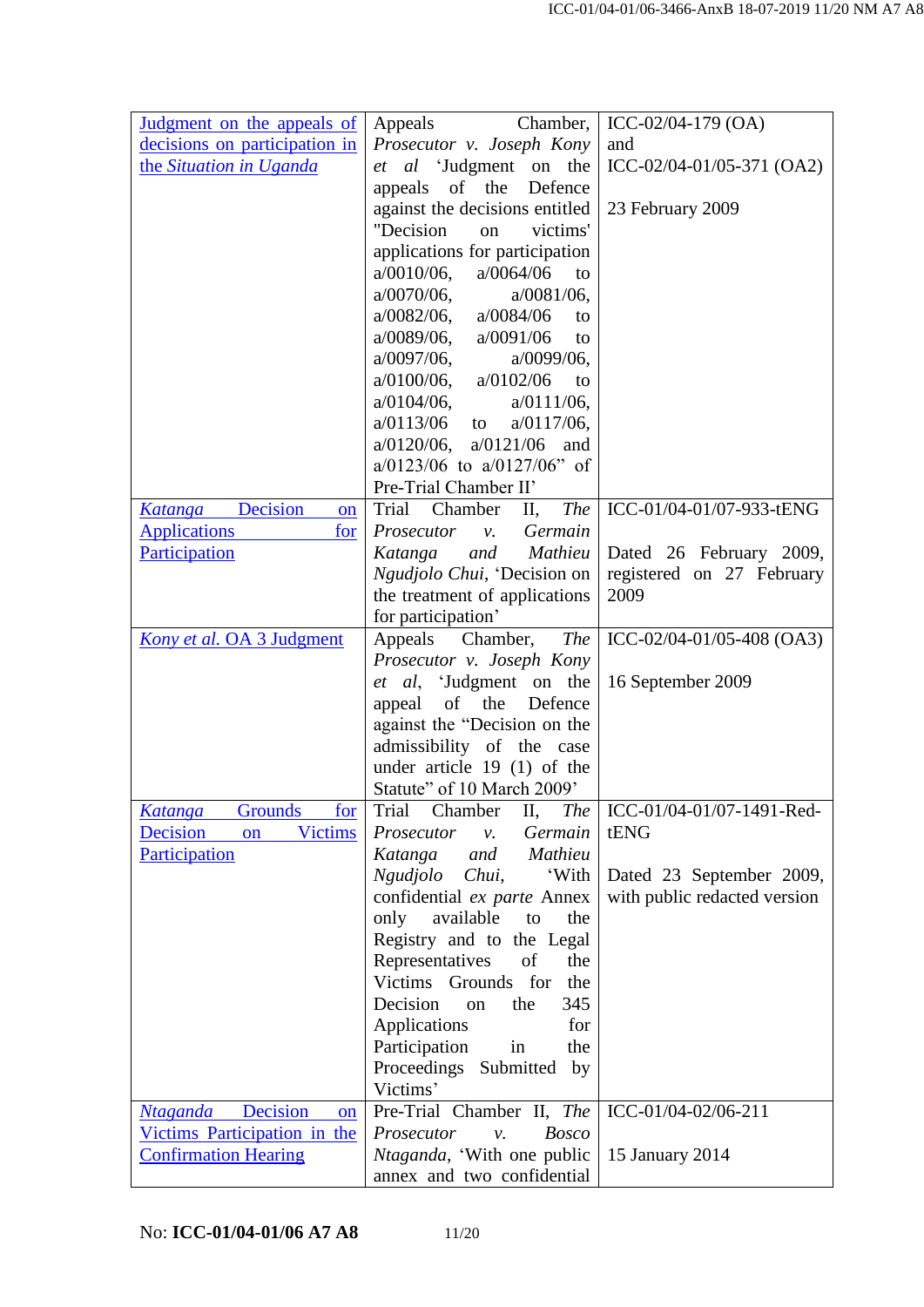|                                           | ex parte annexes Decision                                   |                              |
|-------------------------------------------|-------------------------------------------------------------|------------------------------|
|                                           | on Victims' Participation at                                |                              |
|                                           | the Confirmation of Charges                                 |                              |
|                                           | Hearing and in the Related                                  |                              |
|                                           | Proceedings'                                                |                              |
| <b>Banda and Jerbo Decision</b>           | Trial<br>Chamber IV,<br><b>The</b>                          | ICC-02/05-03/09-231-Corr     |
| on Victims Participation                  | <i>Prosecutor v.</i><br>Abdallah                            |                              |
|                                           | Banda Abakaer Nourain,                                      | 28 October 2011              |
|                                           | 'Corrigendum to Decision                                    |                              |
|                                           | on the Registry Report on                                   |                              |
|                                           | applications<br>six<br>to                                   |                              |
|                                           | participate<br>in<br>the                                    |                              |
|                                           | proceedings'                                                |                              |
| <b>Ntaganda Decision</b><br><sub>on</sub> | Trial Chamber<br>VI,<br><b>The</b>                          | ICC-01/04-02/06-449          |
| Victims<br>Participation<br>at            | Prosecutor<br><b>Bosco</b><br>ν.                            |                              |
| Trial                                     | <i>Ntaganda</i> , <i>Decision</i><br>on                     | 6 February 2015              |
|                                           | victims' participation in trial                             |                              |
|                                           | proceedings'                                                |                              |
| <b>Banda OA 5 Judgment</b>                | Appeals Chamber,<br><i>The</i>                              | ICC-02/05-03/09-632-Red      |
|                                           | Prosecutor<br>Abdallah<br>$\mathcal{V}$ .                   | (OA5)                        |
|                                           | Banda Abakaer Nourain,                                      |                              |
|                                           | 'Judgment on the appeal of                                  | 3 March 2015, with public    |
|                                           | Mr Abdallah Banda Abakaer                                   | redacted version, registered |
|                                           | Trial<br>Nourain<br>against                                 | on the same day              |
|                                           | Chamber IV's issuance of a                                  |                              |
|                                           | warrant of arrest'                                          |                              |
| <b>Ngudjolo A Judgment</b>                | <b>The</b><br>Appeals Chamber,                              | ICC-01/04-02/12-271-Corr     |
|                                           | Prosecutor<br>Mathieu<br>$\mathcal{V}$ .                    | (A)                          |
|                                           | Ngudjolo Chui, 'Judgment                                    |                              |
|                                           | on the Prosecutor's appeal<br>against the decision of Trial | 7 April 2015                 |
|                                           | Chamber<br>$\mathbf{I}$<br>entitled                         |                              |
|                                           | "Judgment<br>pursuant<br>to                                 |                              |
|                                           | article 74 of the Statute"                                  |                              |
| <b>Ongwen OA 3 Judgment</b>               | Appeals<br>Chamber,<br><i>The</i>                           | ICC-02/04-01/15-251 (OA3)    |
|                                           | Prosecutor<br>Dominic<br>$\nu$ .                            |                              |
|                                           | Ongwen, 'Judgment on the                                    | 17 June 2015                 |
|                                           | appeal of the Prosecutor                                    |                              |
|                                           | against the decision of Pre-                                |                              |
|                                           | Trial Chamber II entitled                                   |                              |
|                                           | "Decision<br>the<br>Setting                                 |                              |
|                                           | for<br>Evidence<br>Regime                                   |                              |
|                                           | Disclosure<br>Other<br>and                                  |                              |
|                                           | Related Matters"                                            |                              |
| Kenyatta OA 5 Judgment                    | Appeals<br>Chamber,<br><b>The</b>                           | ICC-01/09-02/11-1032         |
|                                           | Prosecutor v. Uhuru Muigai                                  | (OA5)                        |
|                                           | Kenyatta, 'Judgment on the                                  |                              |
|                                           | Prosecutor's appeal against                                 | 19 August 2015               |
|                                           | Chamber<br>$V(B)$ 's<br>Trial                               |                              |
|                                           | "Decision on Prosecution's                                  |                              |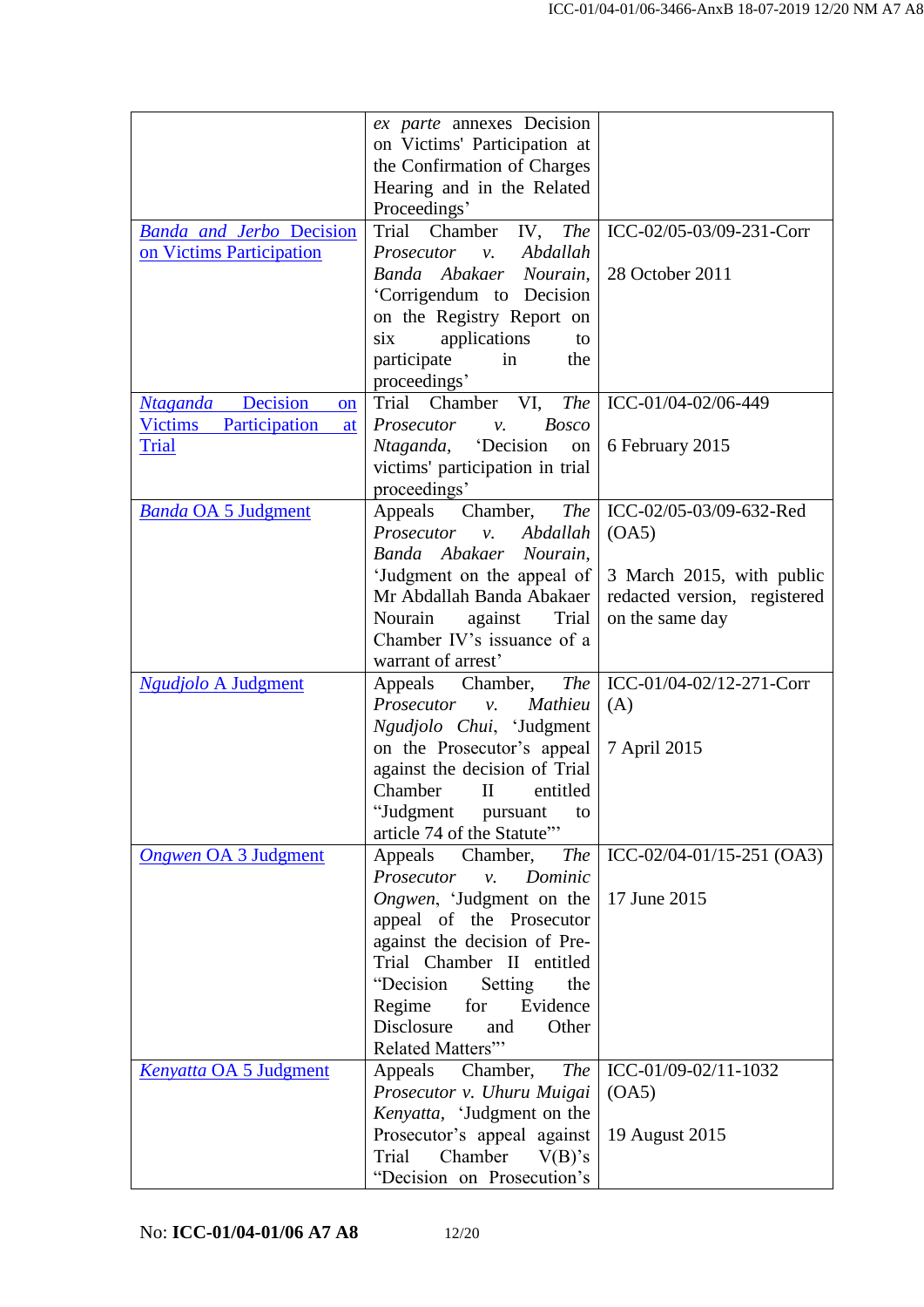|                                   | application for a finding of                    |                              |
|-----------------------------------|-------------------------------------------------|------------------------------|
|                                   | non-compliance<br>under                         |                              |
|                                   | Article 87(7) of the Statute"                   |                              |
| <b>Katanga Order for</b>          | Trial<br>Chamber<br>П,<br>The                   | ICC-01/04-01/07-3728-        |
| <b>Reparations</b>                | Germain<br>Prosecutor<br>$\mathcal{V}$ .        | tENG                         |
|                                   | Katanga, 'Order<br>for                          |                              |
|                                   | Reparations pursuant<br>to                      | 24 March 2017                |
|                                   | Article 75 of the Statute                       |                              |
|                                   |                                                 |                              |
|                                   | With one public<br>annex                        |                              |
|                                   | I<br>(Annex)<br>and<br>one                      |                              |
|                                   | confidential annex ex parte,                    |                              |
|                                   | Common<br>Legal                                 |                              |
|                                   | of<br>the<br>Representative                     |                              |
|                                   | Victims, Office of Public                       |                              |
|                                   | <b>Counsel for Victims and</b>                  |                              |
|                                   | Defence team for Germain                        |                              |
|                                   | Katanga (Annex II)'                             |                              |
| <b>Al Mahdi Reparations Order</b> | Trial Chamber VIII, The                         | ICC-01/12-01/15-236          |
|                                   | Prosecutor v. Ahmad Al                          |                              |
|                                   | Faqi Al Mahdi, 'Reparations                     | 17 August 2017               |
|                                   | Order'                                          |                              |
| Al Mahdi Judgment on              | Chamber,<br><b>The</b><br>Appeals               | ICC-01/12-01/15-259-Red2     |
| Reparations                       | Prosecutor v. Ahmad Al                          | (A)                          |
|                                   | Faqi Al Mahdi, 'Judgment                        |                              |
|                                   | on the appeal of the victims                    | 8 March 2018, with public    |
|                                   | the "Reparations"<br>against                    | redacted version, registered |
|                                   | Order"                                          | on 9 March 2018              |
| Katanga Judgment on               | Chamber,<br><b>The</b><br>Appeals               | ICC-01/04-01/07-3778-Red     |
| Reparations                       | Prosecutor<br>Germain<br>ν.                     | ( A3 A4 A5 )                 |
|                                   | Katanga, 'Judgment on the                       |                              |
|                                   | appeals against the order of                    | 8 March 2018, with public    |
|                                   | Trial Chamber II of 24                          | redacted version, registered |
|                                   | March 2017 entitled "Order                      | on 9 March 2018              |
|                                   | for Reparations pursuant to                     |                              |
|                                   | Article 75 of the Statute"                      |                              |
| <b>Lubanga Order of Trial</b>     | Chamber<br>Trial<br>$I_{\bullet}$<br><b>The</b> | ICC-01/04-01/06-2904         |
| <b>Chamber I on Reparations</b>   | Prosecutor<br><b>Thomas</b><br>$v_{\rm r}$      |                              |
|                                   | Lubanga Dyilo, 'Decision                        | 7 August 2012                |
|                                   | establishing the principles                     |                              |
|                                   | and procedures to be applied                    |                              |
|                                   | to reparations'                                 |                              |
| <b>Ntaganda Conviction</b>        | Trial<br>Chamber<br>VI,<br><b>The</b>           | ICC-01/04-02/06-2359         |
| Decision                          | Prosecutor<br><b>Bosco</b><br>$\nu$ .           |                              |
|                                   | Ntaganda, 'Judgment'                            | 8 July 2019                  |
|                                   |                                                 |                              |

*2. Extraordinary Chambers in the Courts of Cambodia*

| <b>Designation</b>             | <b>Full Name</b>                 | <b>Case Number and Date</b> |
|--------------------------------|----------------------------------|-----------------------------|
| <i>Kaing Guek Eav Judgment</i> | Trial Chamber, <i>Prosecutor</i> | $001/18-07-2007-ECCC/TC$    |
| E <sub>188</sub>               | <i>v. Kaing Guek</i>             | Doc No. E188                |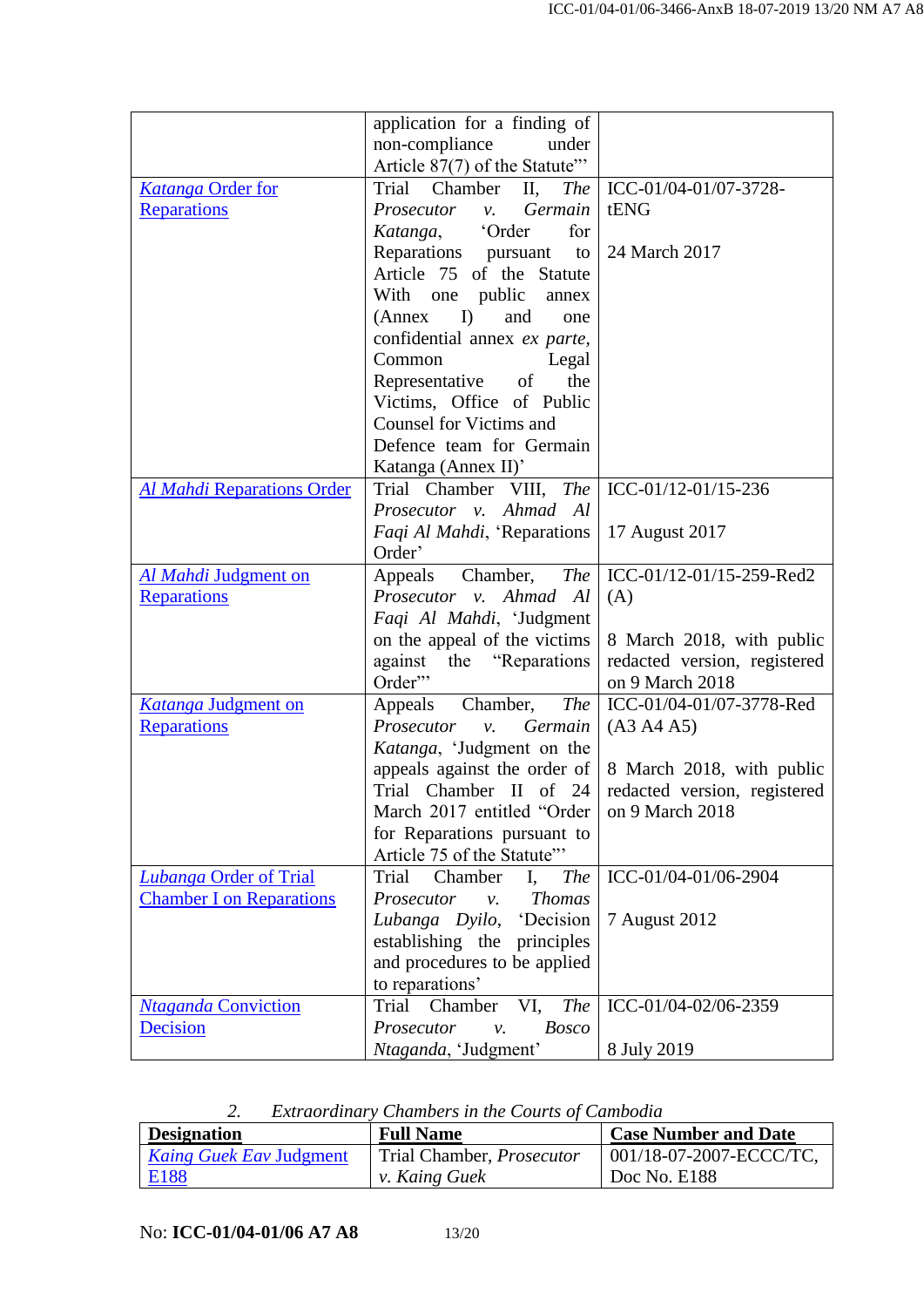|                               | <i>Eav</i> , 'Judgement'        | 26 July 2010            |
|-------------------------------|---------------------------------|-------------------------|
| <b>ECCC Decision on Civil</b> | Pre-Trial Chamber,              | $002/19 - 09 - 2007 -$  |
| <b>Party Applications</b>     | <b>Decision on Appeals</b>      | ECCC/OCIJ               |
|                               | Against Orders of the Co-       | Doc No. D411/3/6        |
|                               | Investigating Judges on the     |                         |
|                               | Admissibility of Civil Party    | 24 June 2011            |
|                               | Applications'                   |                         |
| <b>Kaing Guek Eav Appeal</b>  | Supreme Court Chamber,          | 001/18-07-2007-ECCC/SC, |
| Judgment                      | Prosecutor v. Kaing Guek        | Doc No. F28             |
|                               | <i>Eav</i> , 'Appeal Judgement' |                         |
|                               |                                 | 3 February 2012         |
|                               |                                 |                         |

*3. Inter-American Court of Human Rights*

| <b>Designation</b>                | <b>Full Name</b>                               | <b>Case Number and Date</b> |
|-----------------------------------|------------------------------------------------|-----------------------------|
| Fairén Garbi and Solís            | Fairén Garbi and Solís                         | Series C No. 6.             |
| Corrales v. Honduras              | Corrales v. Honduras,                          |                             |
|                                   | 'Judgment (Merits)'                            | 15 March 1989               |
| Velásquez Rodíguez v.             | Velásquez Rodíguez v.                          | Series C No. 7.             |
| <b>Honduras</b>                   | Honduras, 'Judgment                            |                             |
|                                   | (Merits)'                                      | 21 July 1989                |
|                                   |                                                |                             |
| Aloeboetoe et al. v.              | Aloeboetoe et al. v.                           | Series C No. 15.            |
| Suriname                          | Suriname, 'Judgment                            |                             |
|                                   | (Reparations and Costs)'                       | 10 September 1993           |
|                                   |                                                |                             |
| Loayza-Tamayo v. Peru             | Case of Loayza-Tamayo v.                       | Series C No. 53.            |
|                                   | Peru, 'Judgment                                |                             |
|                                   | (Reparations and Costs)'                       | 27 November 1998            |
|                                   |                                                |                             |
| Ivcher-Bronstein v. Peru          | Case of Ivcher-Bronstein v.                    | Series C No. 74.            |
|                                   | Peru, 'Judgment'                               |                             |
|                                   |                                                | 6 February 2001             |
|                                   |                                                |                             |
| <b>Cantoral Benavides v. Peru</b> | Case of Cantoral Benavides                     | Series C No. 88.            |
|                                   | v. Peru, 'Judgment<br>(Reparations and Costs)' | 3 December 2001             |
|                                   |                                                |                             |
| Juan Humberto Sánchez v.          | Juan Humberto Sánchez v.                       | Series C No. 99.            |
| <b>Honduras</b>                   | Honduras, 'Judgment                            |                             |
|                                   | (Preliminary Objections,                       | 7 June 2003                 |
|                                   | Merits, Reparations and                        |                             |
|                                   | Costs'                                         |                             |
| <b>Bulacio v. Argentina</b>       | Bulacio v. Argentina,                          | Series C No. 100.           |
|                                   | 'Judgment (Merits,                             |                             |
|                                   | Reparations and Costs)'                        | 18 September 2003           |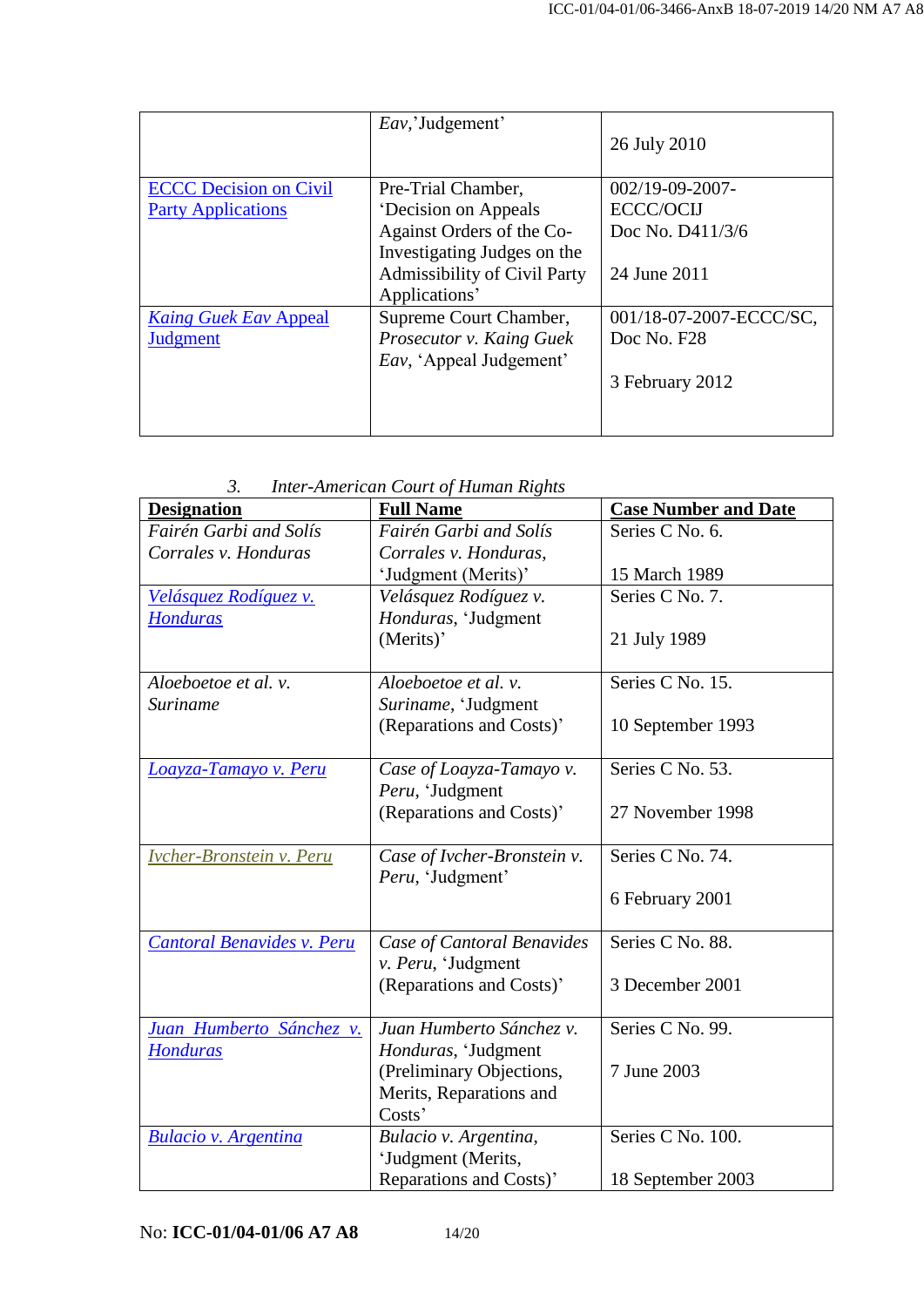| Myrna Mack<br><i>Chang</i><br>$\mathcal{V}$ .<br><b>Guatemala</b>        | Myrna Mack Chang v.<br>Guatemala, 'Judgment<br>(Merits, Reparations and<br>$Costs$ )'                                 | Series C No. 101.<br>25 November 2003  |
|--------------------------------------------------------------------------|-----------------------------------------------------------------------------------------------------------------------|----------------------------------------|
| Maritza Urrutia                                                          | Maritza Urrutia, 'Judgment<br>(Merits, Reparations and<br>$Costs$ )'                                                  | Series C No. 103.<br>27 November 2003  |
| Plan de Sánchez Massacre<br>v. Guatemala                                 | Plan de Sánchez Massacre<br>v. Guatemala, 'Judgment<br>(Merits)'                                                      | Series C No. 105.<br>29 April 2004     |
| 19 Merchants v. Colombia                                                 | 19 Merchants v. Colombia,<br>'Judgment (Merits,<br>Reparations and Costs)'                                            | Series C No. 109.<br>5 July 2004       |
| Ricardo<br>Canese<br>ν.<br>Paraguay                                      | Ricardo Canese v.<br>Paraguay 'Judgment<br>(Merits, Reparations and<br>$Costs$ )'                                     | Series C No. 111.<br>31 August 2004    |
| Tibi v. Ecuador                                                          | Case of Tibi v. Ecuador,<br>'Judgment (Preliminary<br>Objections, Merits,<br>Reparations and Costs)'                  | Series C No. 114.<br>7 September 2004  |
| Serrano Cruz Sisters v. El<br>Salvador                                   | Serrano Cruz Sisters v. El<br>Salvador, 'Judgment<br>(Merits, Reparations and<br>$Costs$ )'                           | Series C No. 120.<br>1 March 2005      |
| <b>Moiwana</b><br><i>Community</i><br>$\mathcal{V}$ .<br><b>Suriname</b> | Case of Moiwana<br>Community v. Suriname,<br>'Judgment (Preliminary<br>Objections, Merits,<br>Reparations and Costs)' | Series C No. 124.<br>15 June 2005      |
| Indigenous<br>Yakye<br>Axa<br>Community v. Paraguay                      | Yakye Axa Indigenous<br>Community v. Paraguay,<br>'Judgment (Merits,<br>Reparations and Costs)'                       | Series C No 125.<br>17 June 2005       |
| <b>Mapiripán</b><br><b>Massacre</b><br>ν.<br><b>Colombia</b>             | Mapiripán Massacre v.<br>Colombia, 'Judgment<br>(Merits, Reparations and<br>$Costs$ )'                                | Series C No. 134.<br>15 September 2005 |
| Saramaka<br>People<br>ν.                                                 | Saramaka People v.                                                                                                    | Series C No. 172.                      |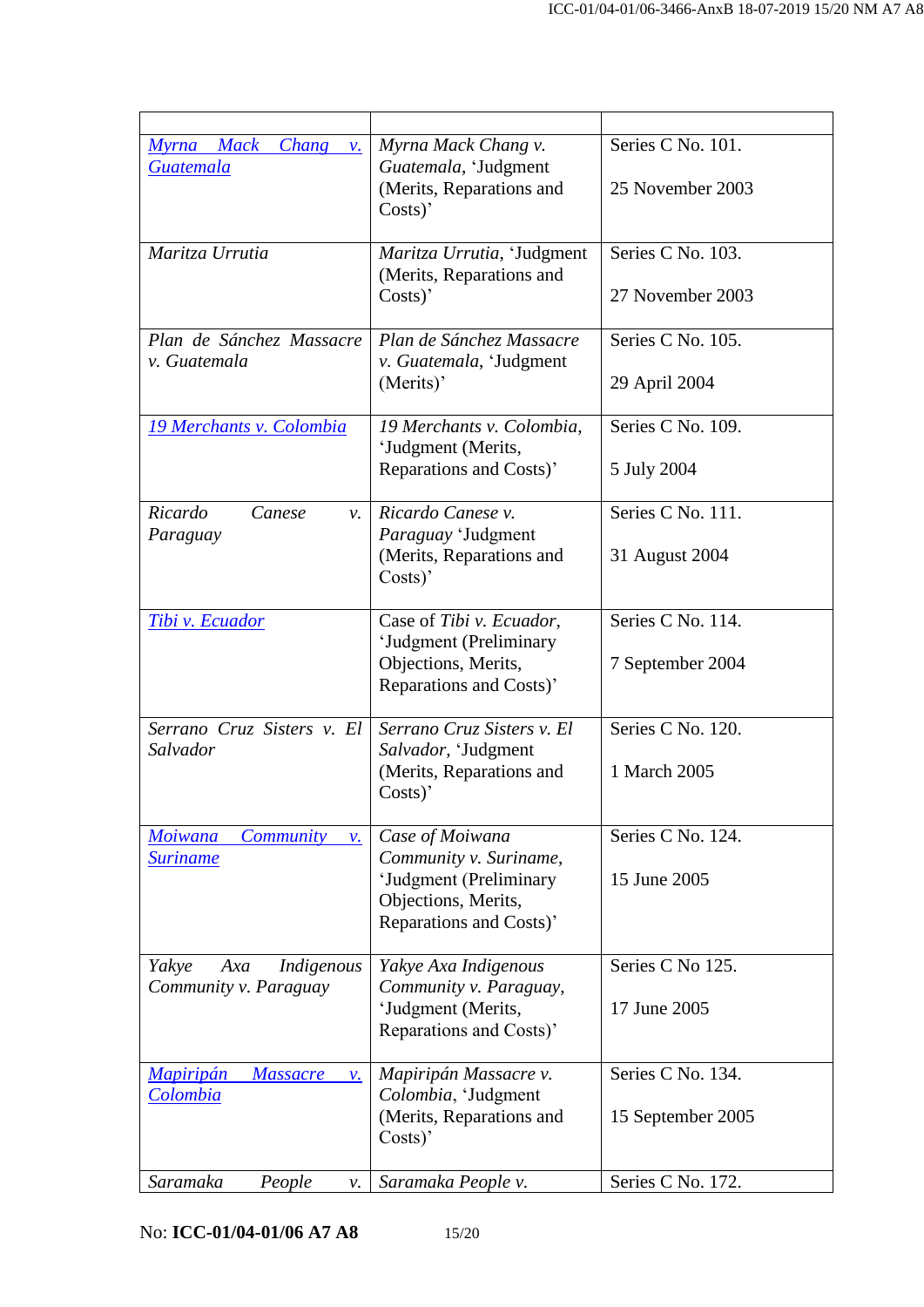| <b>Suriname</b>                                                         | Suriname, 'Judgment<br>(Preliminary Objections,<br>Merits, Reparations and<br>$Costs$ )'                                                | 28 November 2007                      |
|-------------------------------------------------------------------------|-----------------------------------------------------------------------------------------------------------------------------------------|---------------------------------------|
| <i>Chitay</i><br>Nech<br>$et \textit{al.}$<br>ν.<br><b>Guatemala</b>    | Chitay Nech et al. v.<br>Guatemala, 'Judgment<br>(Preliminary Objections,<br>Merits, Reparations and<br>Costs)                          | Series C No. 212.<br>25 May 2010      |
| Comunidad<br>Indígena<br>Xákmok Kásek v. Paraguay                       | Comunidad Indígena<br>Xákmok Kásek v. Paraguay,<br>'Judgment (Merits,<br>Reparations and Costs)'                                        | Series C No. 214.<br>24 August 2010   |
| Rosendo Cantú et al.<br>$\mathcal{V}$ .<br><b>Mexico</b>                | Rosendo Cantú et al. v.<br>Mexico, 'Judgment<br>(Preliminary Objections,<br>Merits, Reparations and<br>$Costs$ )'                       | Series C No. 216.<br>31 August 2010   |
| Massacres of El Mozote and<br>surrounding<br>El<br>areas v.<br>Salvador | Case of the <i>Massacres of El</i><br>Mozote and surrounding<br>areas v. El Salvador,<br>'Judgment (Merits,<br>Reparations, and Costs)' | Series C No. 252.<br>25 October 2012  |
| Gelman v. Uruguay                                                       | Gelman v. Uruguay,<br>'Judgment (Merits and<br>Reparations)'                                                                            | Series C No. 221.<br>24 February 2011 |
| Kichwa Indigenous People<br>of Sarayaku v. Ecuador                      | Kichwa Indigenous People<br>of Sarayaku v. Ecuador,<br>'Judgment (Merits and<br>Reparations)'                                           | Series C No. 245.<br>27 June 2012     |
| I.V. v. Bolivia                                                         | I.V. v. Bolivia, 'Judgment<br>(Merits, Reparations and<br>$Costs$ )'                                                                    | Series C No. 329.<br>30 November 2016 |
| Poblete<br>Vilches et al.<br>$\mathcal{V}$ .<br>Chile                   | Poblete Vilches et al. v.<br>Chile, 'Judgment (Merits,<br>Reparations and Costs)'                                                       | Series C No. 349.<br>8 March 2018     |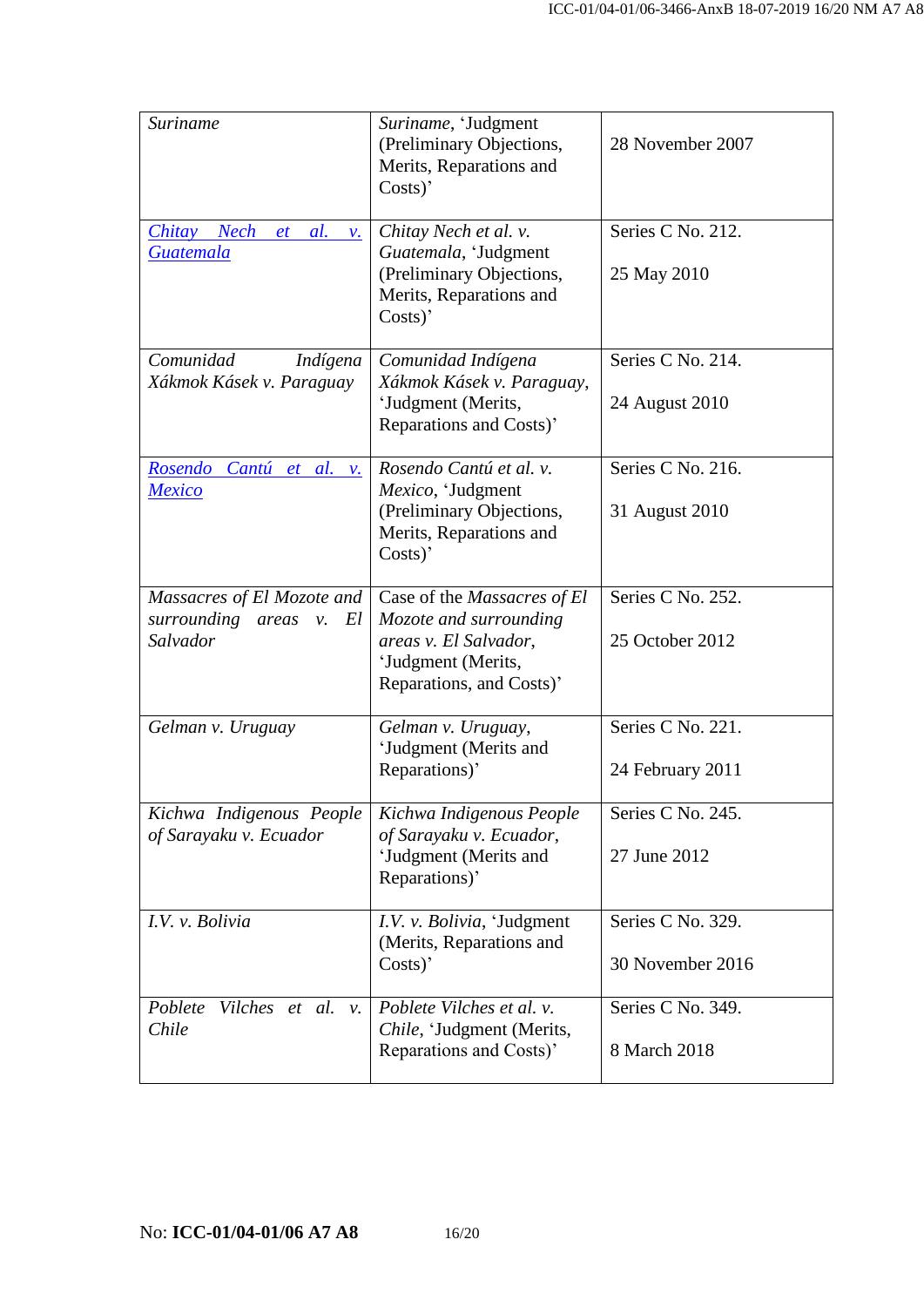| 4. | Inter-American Commission on Human Rights |  |  |
|----|-------------------------------------------|--|--|
|    |                                           |  |  |

| <b>Designation</b>        | <b>Full Name</b>             | Date                                     |
|---------------------------|------------------------------|------------------------------------------|
| Maya indigenous community | Maya                         | <i>indigenous</i>   Report No. $40/04$ . |
| of the Toledo District v. | communities of the Toledo    |                                          |
| <b>Belize</b>             | District v. Belize, (Merits) | 12 October 2004                          |
|                           |                              |                                          |

*5. European Court of Human Rights*

| <b>Designation</b>                                  | <b>Full Name</b>                   | <b>Case Number and Date</b> |
|-----------------------------------------------------|------------------------------------|-----------------------------|
| Ruiz Mateos v. Spain                                | Chamber, Case of Ruiz-             | Application No. 12952/87    |
|                                                     | Mateos v. Spain, 'Judgment'        |                             |
|                                                     |                                    | 23 June 1993                |
| Dombo Beheer B.V. v. the                            | Chamber, Case of Dombo             | Application No. 14448/88    |
| <b>Netherlands</b>                                  | Beheer B.V. v. the                 |                             |
|                                                     | Netherlands, 'Judgment'            | 27 October 1993             |
| McMichael v. United                                 | Chamber, Case of                   | Application No. 16424/90    |
| Kingdom                                             | McMichael v. The United            |                             |
|                                                     | Kingdom, 'Judgment'                | 24 February 1995            |
| Loizidou v. Turkey                                  | Chamber, Case of Loizidou          | Application No. 15318/89    |
|                                                     | v. Turkey, 'Judgment'              |                             |
|                                                     |                                    | 23 March 1995               |
| Lobo Machado v. Portugal                            | Chamber, Case of Lobo              | Application No. 15764/89    |
|                                                     | Machado v. Portugal,<br>'Judgment' | 20 February 1996            |
| Nideröst-Huber v.                                   | Chamber, Case of Nideröst-         | Application No. 18990/91    |
| Switzerland                                         | Huber v. Switzerland,              |                             |
|                                                     | 'Judgment'                         | 18 February 1997            |
| Werner v. Austria                                   | Chamber, Case of Werner v.         | Application No. 21835/93    |
|                                                     | Austria, 'Judgment'                |                             |
|                                                     |                                    | 24 November 1997            |
| Thlimmenos v. Greece                                | Grand Chamber, Case of             | Application no. 34369/97    |
|                                                     | Thlimmenos<br>Greece,<br>ν.        |                             |
|                                                     | 'Judgment'                         | 6 April 2000                |
| <b>Beer v. Austria</b>                              | Chamber, Case of Beer v.           | Application No. 30428/96    |
|                                                     | Austria, 'Judgment'                | 6 February 2001             |
| Pellegrini v. Italy                                 | Chamber, Case of Pellegrini        | Application No. 30882/96    |
|                                                     | v. Italy, 'Judgment'               |                             |
|                                                     |                                    | 20 July 2001                |
| <b>Bankovic</b><br>others<br>and<br>$\mathcal{V}$ . | Grand Chamber, Bankovic            | Application No. 52207/99    |
| <b>Belgium</b>                                      | and others v. Belgium,             |                             |
|                                                     |                                    | 12 December 2001            |
| Ziegler v. Switzerland                              | Chamber, Case of Ziegler v.        | Application No. 33499/96    |
|                                                     | Switzerland, 'Judgment'            |                             |
|                                                     |                                    | 21 February 2002            |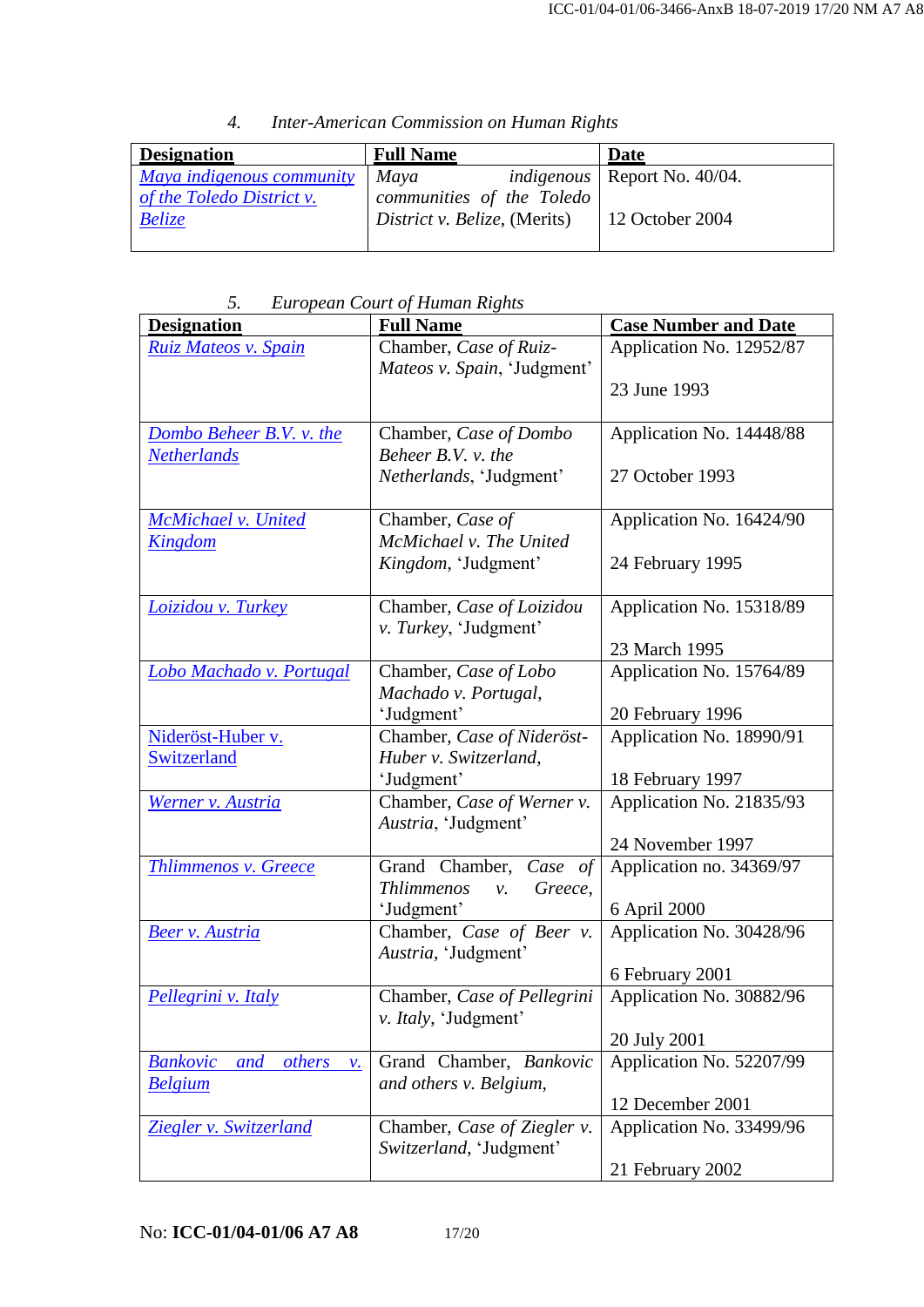| <b>Glass v. United Kingdom</b>                    | Chamber, Glass v. United<br>Kingdom, 'Judgment'        | Application No. 61827/00  |
|---------------------------------------------------|--------------------------------------------------------|---------------------------|
|                                                   |                                                        | 9 March 2004              |
| Perić v. Croatia                                  | Chamber, Case of Perić v.                              | Application No. 34499/06  |
|                                                   | Croatia, 'Judgment'                                    |                           |
|                                                   |                                                        | 27 March 2008             |
| Demir and Baykara<br>$\mathcal{V}$ .              | Grand Chamber, Demir and                               | Application No. 34503/97  |
| <b>Turkey</b>                                     | Baykara<br>Turkey,<br>ν.                               |                           |
|                                                   | 'Judgment'                                             | 12 November 2008          |
|                                                   |                                                        |                           |
| M.A.K. and R.K. v. The Fourth Section, M.A.K. and |                                                        | Application No. 45901/05, |
| <b>United Kingdom</b>                             | <b>The</b><br><b>United</b><br>R.K.<br>$\mathcal{V}$ . | 40146/06                  |
|                                                   | Kingdom, 'Judgment'                                    |                           |
|                                                   |                                                        | 23 March 2010             |
| <b>United</b><br>Kennedy v.<br>the                | Chamber, Case of Kennedy                               | Application No. 26839/05  |
| <u>Kingdom</u>                                    | the United Kingdom,<br>$\mathcal{V}$ .                 |                           |
|                                                   | 'Judgment'                                             | 18 May 2010               |
| R.R. v. Poland                                    | Fourth Section, R.R.<br>$\mathcal{V}$ .                | Application No. 27617/04  |
|                                                   | Poland, 'Judgment'                                     |                           |
|                                                   |                                                        | 26 May 2011               |
| Gryaznov v. Russia                                | Chamber, Case of Gryaznov                              | Application No. 19673/03  |
|                                                   | v. Russia, 'Judgment'                                  |                           |
|                                                   |                                                        | 12 June 2012              |
| Elberte v. Latvia                                 | Fourth Section, Elberte $v$ .                          | Application No. 61243/08  |
|                                                   | Latvia, 'Judgment'                                     |                           |
|                                                   |                                                        | 13 January 2015           |
| the<br><u>Czech</u><br>Regner v.                  | Grand Chamber, Case of                                 | Application No. 35289/11  |
| <b>Republic</b>                                   | $C$ zech<br>Regner<br>the<br>$\mathcal{V}$ .           |                           |
|                                                   | Republic, 'Judgment'                                   | 19 September 2017         |

#### *6. Human Rights Committee*

| <b>Designation</b>         | <b>Full Name</b>           | <b>Case Number and Date</b> |
|----------------------------|----------------------------|-----------------------------|
| Jansen-Gielen v. The       | Jansen-Gielen v. The       | CCPR/C/71/D/846/1999        |
| <b>Netherlands</b>         | Netherlands, 'Views'       |                             |
|                            |                            | 3 April 2001                |
|                            |                            |                             |
| Aarela and Nakkalajarvi v. | Aarela and Nakkalajarvi v. | CCPR/C/73/D/779/1997        |
| Finland                    | Finland, 'Views'           |                             |
|                            |                            | 24 October 2001             |

### *7. Extraordinary African Chambers*

| <b>Designation</b>      | <b>Full Name</b>               | Date          |
|-------------------------|--------------------------------|---------------|
| Le Procureur Général c. | Appeals Chamber, Le            | 27 April 2017 |
| Hissein Habré           | Procureur Général c.           |               |
|                         | <i>Hissein Habré</i> , 'Arrêt' |               |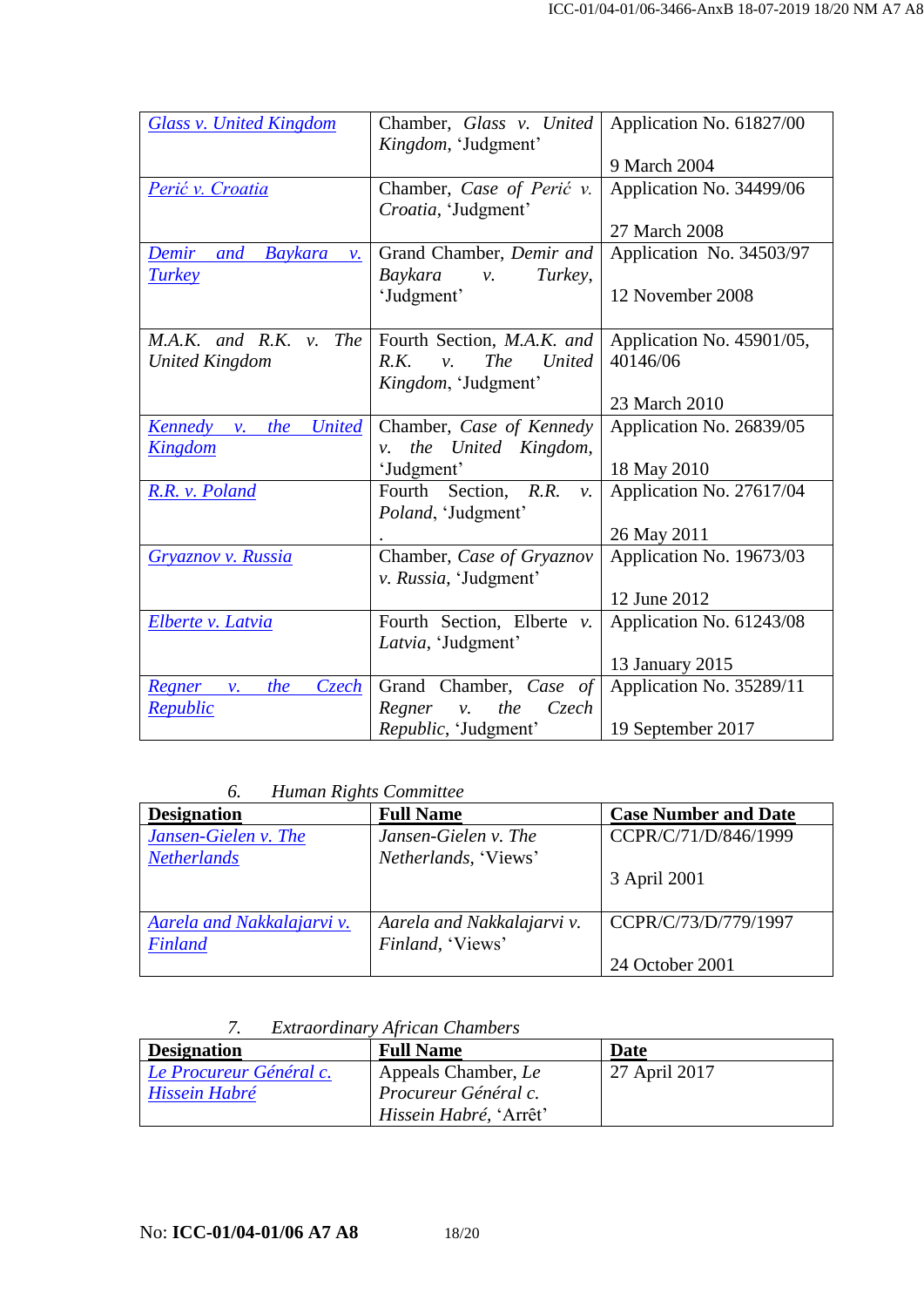| ICJ                             |                                 |                             |
|---------------------------------|---------------------------------|-----------------------------|
| <b>Designation</b>              | <b>Full Name</b>                | <b>Case Number and Date</b> |
| <b>Dissenting Opinion Judge</b> | Jurisdictional Immunities of    | ICJ Reports 2012            |
| Cançado                         | the State (Germany v. Italy:    |                             |
|                                 | Greece intervening),            | 3 February 2012             |
|                                 | <b>Dissenting Opinion Judge</b> |                             |
|                                 | Cançado                         |                             |

## **F. Treaties and Other legal instruments**

| <b>Designation</b>             | <b>Title</b>                              | Record Locator and  |
|--------------------------------|-------------------------------------------|---------------------|
|                                |                                           | Date                |
| <b>UN Basic Principles and</b> | United<br>Nations, General                | A/RES/60/147        |
| Guidelines on the Right to     | Assembly, Basic Principles and            | adopted<br>16<br>on |
| Reparation (2005)              | Guidelines on the Right to a              | December 2005       |
|                                | Remedy and Reparation for                 |                     |
|                                | Victims of Gross Violations of            |                     |
|                                | International Human Rights Law            |                     |
|                                | Serious<br><b>Violations</b><br>of<br>and |                     |
|                                | <b>International Humanitarian Law</b>     |                     |
|                                |                                           |                     |
| <b>ACHR</b>                    | Organization of American States,          | 1144 United Nations |
|                                | American Convention on Human              | Treaty Series 17955 |
|                                | Rights                                    |                     |
|                                |                                           | 22 November 1969    |
| <b>Istanbul Protocol</b>       | UNHCHR, Manual<br>the<br>on               | HR/P/PT/8/Rev.1     |
|                                | Effective Investigation<br>and            |                     |
|                                | Documentation of Torture<br>and           | 9 August 1999       |
|                                | Other<br>Cruel, Inhuman<br>$\alpha$       |                     |
|                                | Degrading<br>Treatment<br><b>or</b>       |                     |
|                                | Punishment (Istanbul Protocol)            |                     |
|                                |                                           |                     |
| <b>UDHR</b>                    | United<br>Nations,<br>General             | U.N. Doc A/810      |
|                                | Assembly, Universal Declaration           |                     |
|                                | of Human Rights, Resolution               | 10 December 1948    |
|                                | 217A (III)                                |                     |

## **G. Books and Journals**

| <b>Designation</b> | <b>Author and Title</b>               | <b>Date</b> |
|--------------------|---------------------------------------|-------------|
| Cali               | B. Cali, 'Specialized Rules of 2012   |             |
|                    | Treaty Interpretation: Human          |             |
|                    | Rights' in D. Hollis (Ed) The         |             |
|                    | <b>Oxford Guide to Treaties</b>       |             |
| Donat-Cattin       | D. Donat-Cattin, 'Article 75:   2008  |             |
|                    | Reparations to Victims', in O.        |             |
|                    | Triffterer (ed), <i>Commentary of</i> |             |
|                    | the Rome Statute of the               |             |
|                    | <b>International Criminal Court</b>   |             |